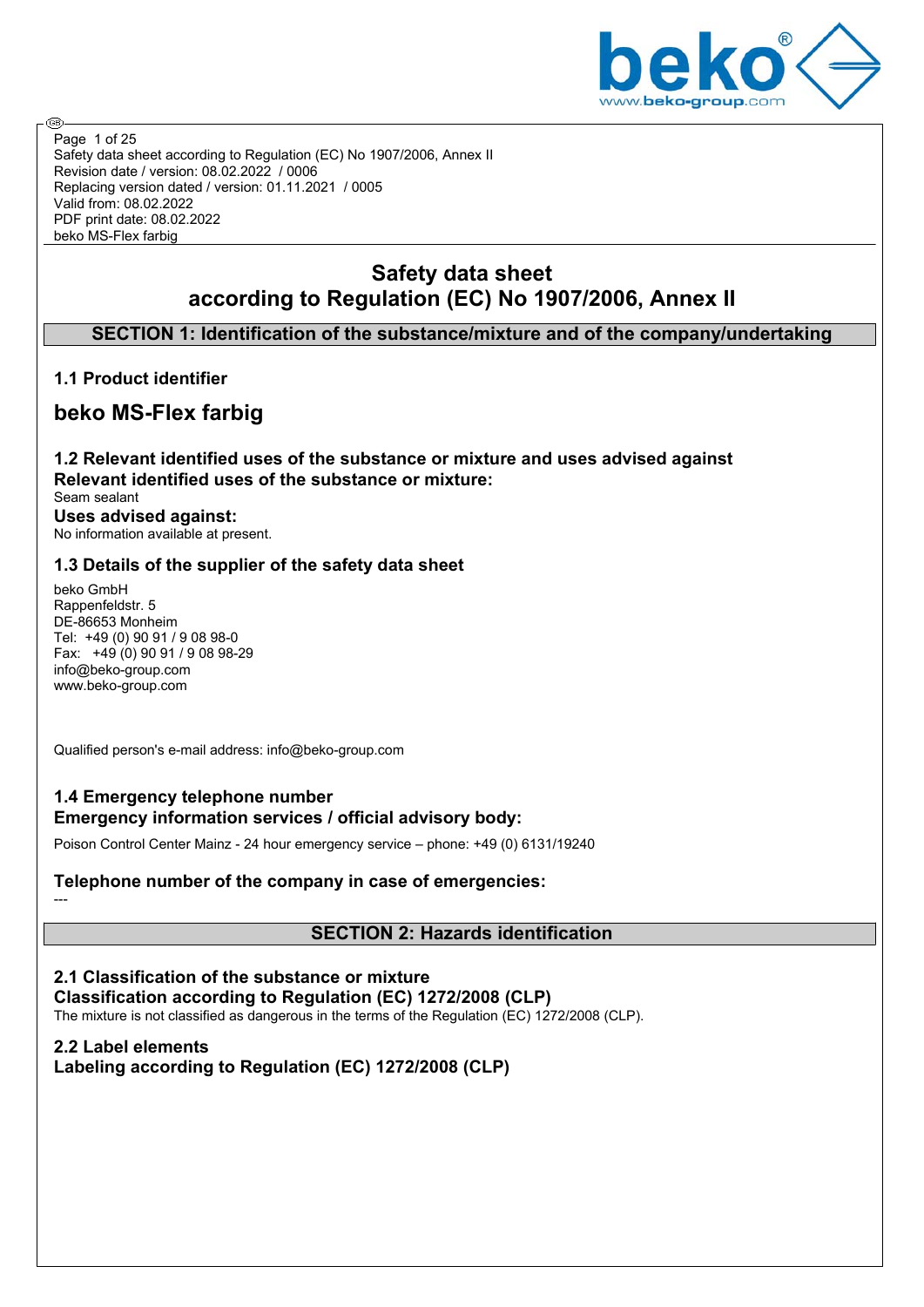

⊛ Page 2 of 25

Safety data sheet according to Regulation (EC) No 1907/2006, Annex II Revision date / version: 08.02.2022 / 0006 Replacing version dated / version: 01.11.2021 / 0005 Valid from: 08.02.2022 PDF print date: 08.02.2022 beko MS-Flex farbig

EUH208-Contains N-(3-(trimethoxysilyl)propyl)ethylenediamine, Trimethoxyvinylsilane. May produce an allergic reaction. EUH210-Safety data sheet available on request.

EUH212-Warning! Hazardous respirable dust may be formed when used. Do not breathe dust.

#### **2.3 Other hazards**

The mixture does not contain any vPvB substance (vPvB = very persistent, very bioaccumulative) or is not included under XIII of the regulation (EC) 1907/2006 (< 0,1 %).

The mixture does not contain any PBT substance (PBT = persistent, bioaccumulative, toxic) or is not included under XIII of the regulation (EC) 1907/2006 (< 0,1 %).

The mixture does not contain any substance with endocrine disrupting properties (< 0,1 %).

# **SECTION 3: Composition/information on ingredients**

#### **3.1 Substances**

#### n.a. **3.2 Mixtures**

| 3-(trimethoxysilyl)propylamine                                  |                                            |
|-----------------------------------------------------------------|--------------------------------------------|
| <b>Registration number (REACH)</b>                              | 01-2119510159-45-XXXX                      |
| <b>Index</b>                                                    |                                            |
| EINECS, ELINCS, NLP, REACH-IT List-No.                          | 237-511-5                                  |
| <b>CAS</b>                                                      | 13822-56-5                                 |
| content%                                                        | $1 - 2.5$                                  |
| Classification according to Regulation (EC) 1272/2008 (CLP), M- | <b>Skin Irrit. 2, H315</b>                 |
| factors                                                         | Eye Dam. 1, H318                           |
|                                                                 |                                            |
| Trimethoxyvinylsilane                                           |                                            |
| <b>Registration number (REACH)</b>                              | 01-2119513215-52-XXXX                      |
| <b>Index</b>                                                    | 014-049-00-0                               |
| EINECS, ELINCS, NLP, REACH-IT List-No.                          | 220-449-8                                  |
| <b>CAS</b>                                                      | 2768-02-7                                  |
| content %                                                       | $0,1 - 2,5$                                |
| Classification according to Regulation (EC) 1272/2008 (CLP), M- | Flam. Liq. 3, H226                         |
| factors                                                         | Acute Tox. 4, H332                         |
|                                                                 | Skin Sens. 1B, H317                        |
|                                                                 |                                            |
| Titanium dioxide (in powder form containing 1 % or more of      |                                            |
| particles with aerodynamic diameter <= 10 µm)                   |                                            |
| <b>Registration number (REACH)</b>                              | 01-2119489379-17-XXXX                      |
| <b>Index</b>                                                    | 022-006-002                                |
| EINECS, ELINCS, NLP, REACH-IT List-No.                          | 236-675-5                                  |
| CAS                                                             | 13463-67-7                                 |
| content %                                                       | $0,01 - 2,5$                               |
| Classification according to Regulation (EC) 1272/2008 (CLP), M- | Carc. 2, H351 (as inhalation)              |
| factors                                                         |                                            |
|                                                                 |                                            |
| N-(3-(trimethoxysilyl)propyl)ethylenediamine                    |                                            |
| <b>Registration number (REACH)</b>                              | 01-2119970215-39-XXXX                      |
| <b>Index</b>                                                    | $---$                                      |
| EINECS, ELINCS, NLP, REACH-IT List-No.                          | $217 - 164 - 6$                            |
| CAS                                                             | 1760-24-3                                  |
| content %                                                       | $0,1 - 1$                                  |
| Classification according to Regulation (EC) 1272/2008 (CLP), M- | Eye Dam. 1, H318                           |
| factors                                                         | Skin Sens. 1B, H317                        |
|                                                                 | STOT SE 3, H335                            |
| <b>Specific Concentration Limits and ATE</b>                    | ATE (as inhalation, Vapours): 12,6 mg/l/4h |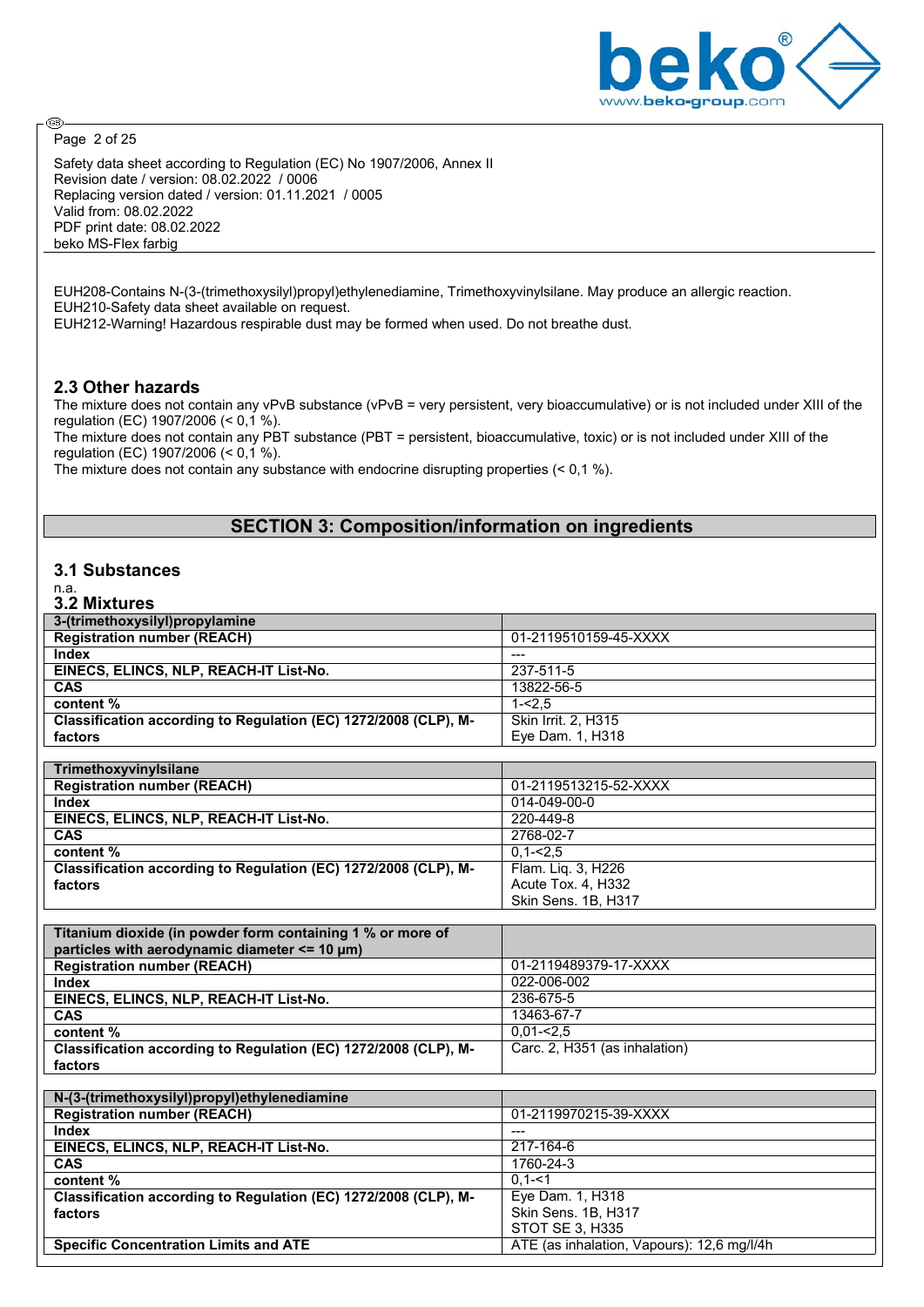

Safety data sheet according to Regulation (EC) No 1907/2006, Annex II Revision date / version: 08.02.2022 / 0006 Replacing version dated / version: 01.11.2021 / 0005 Valid from: 08.02.2022 PDF print date: 08.02.2022 beko MS-Flex farbig Page 3 of 25

Impurities, test data and additional information may have been taken into account in classifying and labelling the product. For the text of the H-phrases and classification codes (GHS/CLP), see Section 16.

The substances named in this section are given with their actual, appropriate classification!

For substances that are listed in appendix VI, table 3.1 of the regulation (EC) no. 1272/2008 (CLP regulation) this means that all notes that may be given here for the named classification have been taken into account.

## **SECTION 4: First aid measures**

## **4.1 Description of first aid measures**

First-aiders should ensure they are protected!

Never pour anything into the mouth of an unconscious person!

#### **Inhalation**

**ි** 

Supply person with fresh air and consult doctor according to symptoms.

#### **Skin contact**

Wipe off residual product carefully with a soft, dry cloth.

Remove polluted, soaked clothing immediately, wash thoroughly with plenty of water and soap, in case of irritation of the skin (flare), consult a doctor.

#### **Eye contact**

Remove contact lenses.

Wash thoroughly for several minutes using copious water. Seek medical help if necessary.

#### **Ingestion**

Rinse the mouth thoroughly with water.

Do not induce vomiting - give copious water to drink. Consult doctor immediately.

Upon contact with stomach acid development of:

#### Methanol

#### **4.2 Most important symptoms and effects, both acute and delayed**

If applicable delayed symptoms and effects can be found in section 11 and the absorption route in section 4.1. The following may occur:

Irritation of the eyes

Skin irritation possible with prolonged contact. Developement of:

**Methanol** 

The following applies to this substance:

Product results in a poisonous effect.

Toxic: danger of very serious irreversible effects through inhalation, in contact with skin and if swallowed.

## **4.3 Indication of any immediate medical attention and special treatment needed**

Symptomatic treatment.

## **SECTION 5: Firefighting measures**

#### **5.1 Extinguishing media Suitable extinguishing media**

Adapt to the nature and extent of fire.

Water jet spray / alcohol resistant foam / CO2 / dry extinguisher.

## **Unsuitable extinguishing media**

None known

#### **5.2 Special hazards arising from the substance or mixture**

In case of fire the following can develop: Oxides of carbon Oxides of nitrogen Methanol Formaldehyde Toxic gases **5.3 Advice for firefighters**

For personal protective equipment see Section 8. In case of fire and/or explosion do not breathe fumes.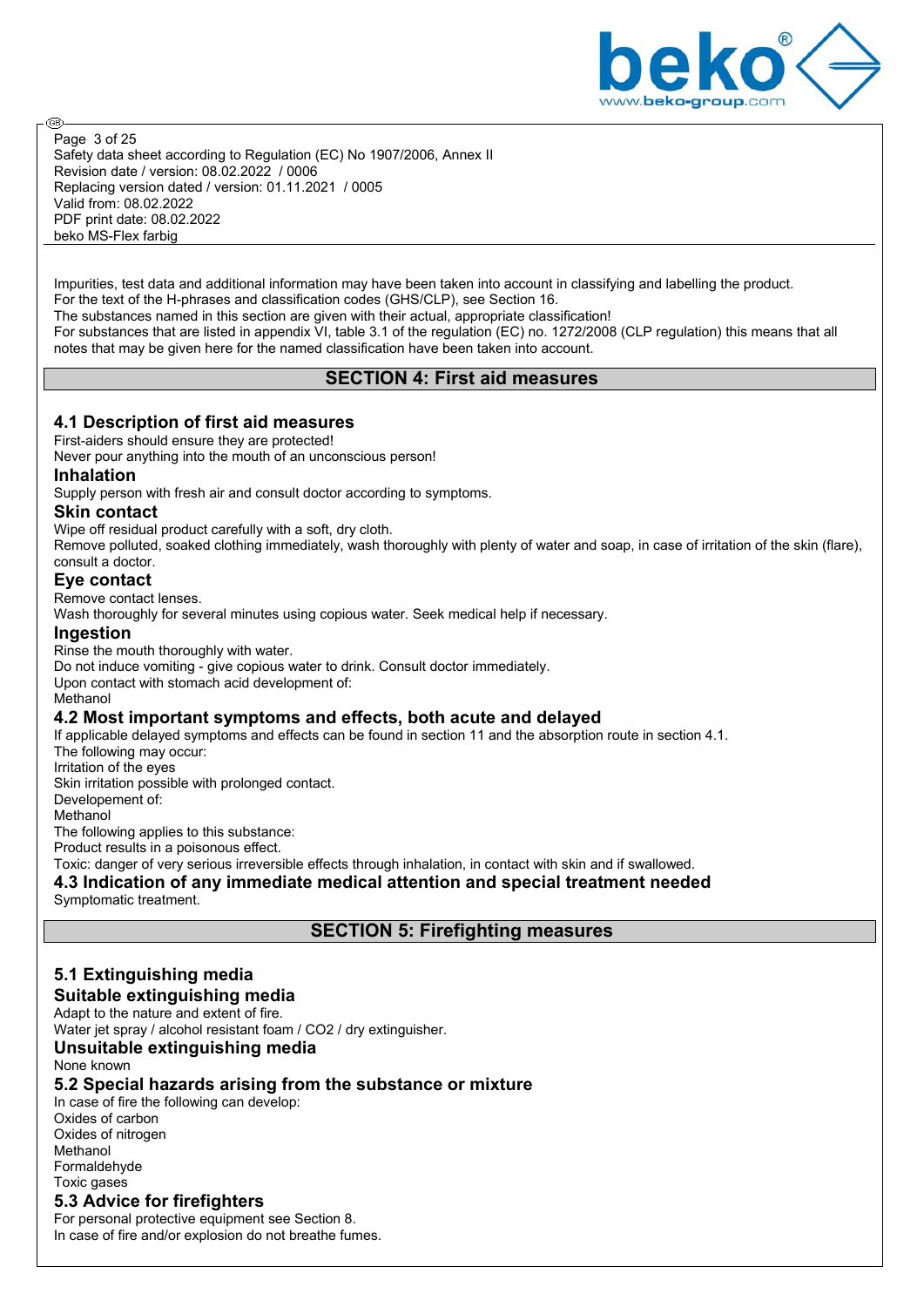

Safety data sheet according to Regulation (EC) No 1907/2006, Annex II Revision date / version: 08.02.2022 / 0006 Replacing version dated / version: 01.11.2021 / 0005 Valid from: 08.02.2022 PDF print date: 08.02.2022 beko MS-Flex farbig Page 4 of 25

Protective respirator with independent air supply. According to size of fire Full protection, if necessary. Dispose of contaminated extinction water according to official regulations.

#### **SECTION 6: Accidental release measures**

## **6.1 Personal precautions, protective equipment and emergency procedures 6.1.1 For non-emergency personnel**

In case of spillage or accidental release, wear personal protective equipment as specified in section 8 to prevent contamination. Ensure sufficient ventilation, remove sources of ignition.

Avoid dust formation with solid or powder products.

Leave the danger zone if possible, use existing emergency plans if necessary.

Ensure sufficient supply of air.

**ි** 

Avoid contact with eyes or skin.

If applicable, caution - risk of slipping.

#### **6.1.2 For emergency responders**

See section 8 for suitable protective equipment and material specifications.

#### **6.2 Environmental precautions**

If leakage occurs, dam up.

Resolve leaks if this possible without risk.

Prevent from entering drainage system.

Prevent surface and ground-water infiltration, as well as ground penetration.

#### **6.3 Methods and material for containment and cleaning up**

Soak up with absorbent material (e.g. universal binding agent, sand, diatomaceous earth, sawdust) and dispose of according to Section 13.

Or: Pick up mechanically and dispose of according to Section 13.

Flush residue using copious water.

#### **6.4 Reference to other sections**

For personal protective equipment see Section 8 and for disposal instructions see Section 13.

#### **SECTION 7: Handling and storage**

In addition to information given in this section, relevant information can also be found in section 8 and 6.1.

## **7.1 Precautions for safe handling**

#### **7.1.1 General recommendations**

Ensure good ventilation.

Avoid contact with eyes.

Avoid long lasting or intensive contact with skin.

Eating, drinking, smoking, as well as food-storage, is prohibited in work-room.

Observe directions on label and instructions for use.

#### **7.1.2 Notes on general hygiene measures at the workplace**

General hygiene measures for the handling of chemicals are applicable.

Wash hands before breaks and at end of work.

Keep away from food, drink and animal feedingstuffs.

Remove contaminated clothing and protective equipment before entering areas in which food is consumed.

## **7.2 Conditions for safe storage, including any incompatibilities**

Not to be stored in gangways or stair wells.

Store product closed and only in original packing.

Store in a well ventilated place.

## Store in a dry place.

**7.3 Specific end use(s)**

No information available at present.

## **SECTION 8: Exposure controls/personal protection**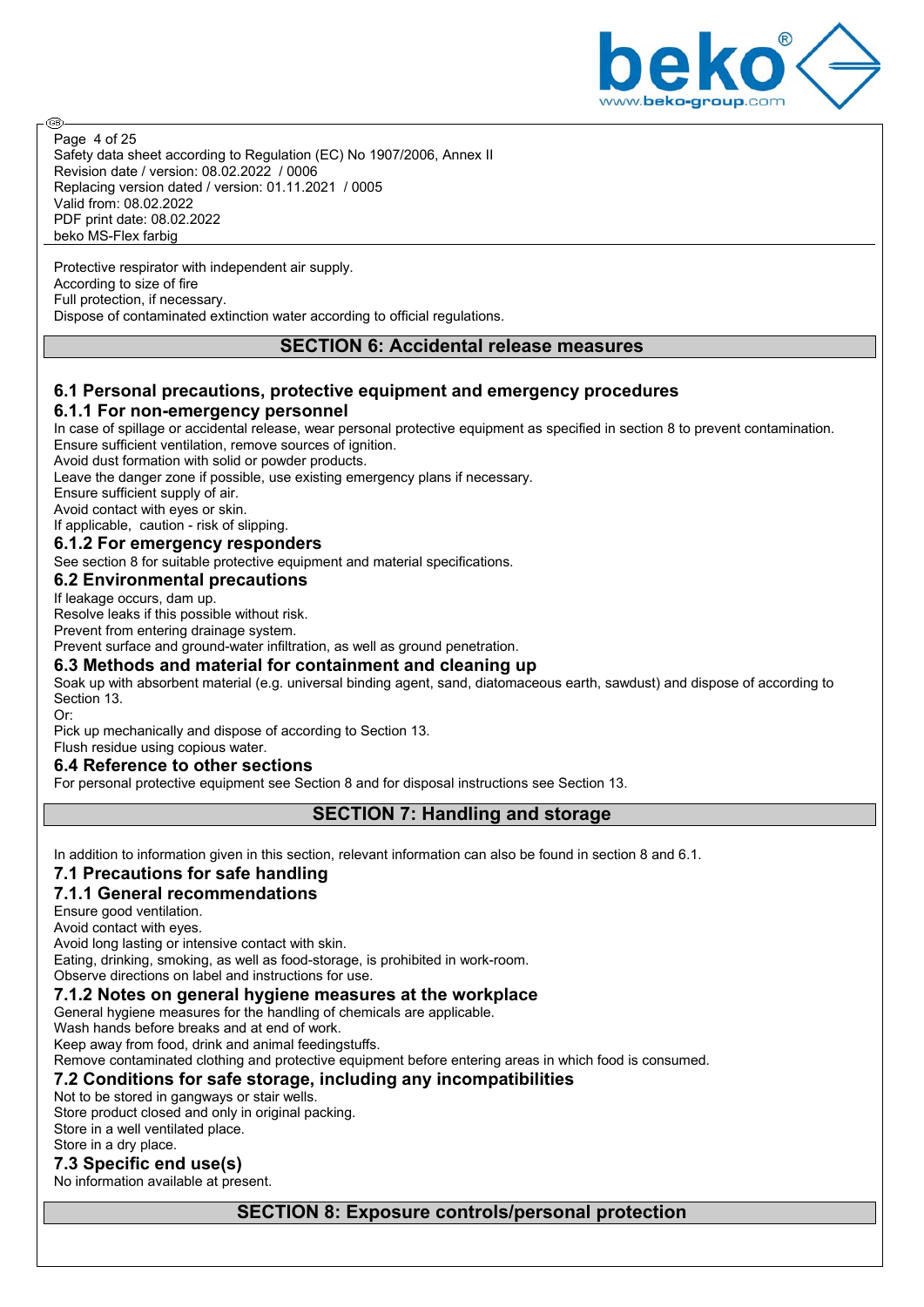

Page 5 of 25

⊛

Safety data sheet according to Regulation (EC) No 1907/2006, Annex II Revision date / version: 08.02.2022 / 0006 Replacing version dated / version: 01.11.2021 / 0005 Valid from: 08.02.2022 PDF print date: 08.02.2022 beko MS-Flex farbig

## **8.1 Control parameters**

| The methanol listed below can arise upon contact with water. |                                      |                      |                                             |                                                                                |              |                 |
|--------------------------------------------------------------|--------------------------------------|----------------------|---------------------------------------------|--------------------------------------------------------------------------------|--------------|-----------------|
| ⊛<br><b>Chemical Name</b>                                    |                                      |                      |                                             | Titanium dioxide (in powder form containing 1 % or more of particles with      |              | Content %:0,01- |
|                                                              | aerodynamic diameter $<= 10 \mu m$ ) |                      |                                             |                                                                                |              | < 2.5           |
| WEL-TWA: 10 mg/m3 (total inhalable dust), 4                  |                                      | WEL-STEL:            |                                             |                                                                                |              |                 |
| mg/m3 (respirable dust)                                      |                                      |                      |                                             |                                                                                |              |                 |
| Monitoring procedures:                                       |                                      | $---$                |                                             |                                                                                |              |                 |
| <b>BMGV: ---</b>                                             |                                      |                      |                                             | Other information:                                                             |              |                 |
| ⊛<br><b>Chemical Name</b>                                    | Calcium carbonate                    |                      |                                             |                                                                                |              | Content %:      |
| WEL-TWA: 4 mg/m3 (respirable dust), 10 mg/m3                 |                                      | WEL-STEL:            |                                             |                                                                                | ---          |                 |
| (total inhalable dust)                                       |                                      |                      |                                             |                                                                                |              |                 |
| Monitoring procedures:                                       |                                      | ---                  |                                             |                                                                                |              |                 |
| <b>BMGV: ---</b>                                             |                                      |                      |                                             | Other information:                                                             |              |                 |
| I®<br><b>Chemical Name</b>                                   | Methanol                             |                      |                                             |                                                                                |              | Content %:      |
| WEL-TWA: 200 ppm (266 mg/m3) (WEL), 200                      |                                      |                      | WEL-STEL: 250 ppm (333 mg/m3 (WEL)          |                                                                                |              |                 |
| ppm (260 mg/m3) (EU)                                         |                                      |                      |                                             |                                                                                |              |                 |
| Monitoring procedures:                                       |                                      |                      | Draeger - Alcohol 25/a Methanol (81 01 631) |                                                                                |              |                 |
|                                                              |                                      |                      | Compur - KITA-119 SA (549 640)              |                                                                                |              |                 |
|                                                              |                                      |                      | Compur - KITA-119 U (549 657)               |                                                                                |              |                 |
|                                                              |                                      |                      |                                             | DFG Meth. Nr. 6 (D) (Loesungsmittelgemische 6), DFG (E) (Solvent mixtures 6) - |              |                 |
|                                                              |                                      |                      |                                             | 2013, 2002 - EU project BC/CEN/ENTR/000/2002-16 card 65-1 (2004)               |              |                 |
|                                                              |                                      |                      | NIOSH 2000 (METHANOL) - 1998                |                                                                                |              |                 |
|                                                              | $\blacksquare$                       |                      |                                             | NIOSH 2549 (VOLATILE ORGANIC COMPOUNDS (SCREENING)) - 1996                     |              |                 |
|                                                              |                                      |                      |                                             | NIOSH 3800 (ORGANIC AND INORGANIC GASES BY EXTRACTIVE FTIR                     |              |                 |
|                                                              |                                      | SPECTROMETRY) - 2016 |                                             |                                                                                |              |                 |
|                                                              |                                      |                      | Draeger - Alcohol 100/a (CH 29 701)         |                                                                                |              |                 |
| BMGV:                                                        |                                      |                      |                                             | Other information:                                                             | Sk (WEL, EU) |                 |

| Area of application | <b>Exposure route /</b><br><b>Environmental</b><br>compartment | <b>Effect on health</b> | <b>Descripto</b><br>r | Value            | <b>Unit</b> | <b>Note</b>                                                                    |
|---------------------|----------------------------------------------------------------|-------------------------|-----------------------|------------------|-------------|--------------------------------------------------------------------------------|
|                     | Environment - freshwater                                       |                         | <b>PNEC</b>           | $\overline{0,4}$ | mg/l        | Für<br>entsprech<br>endes<br>Silantriol<br>(Hydrolysp<br>rodukt)<br>ermittelt. |
|                     | Environment - marine                                           |                         | <b>PNEC</b>           | 0,04             | mg/l        | Für<br>entsprech<br>endes<br>Silantriol<br>(Hydrolysp<br>rodukt)<br>ermittelt. |
|                     | Environment - water,<br>sporadic (intermittent)<br>release     |                         | <b>PNEC</b>           | 2,4              | mg/l        | Für<br>entsprech<br>endes<br>Silantriol<br>(Hydrolysp<br>rodukt)<br>ermittelt. |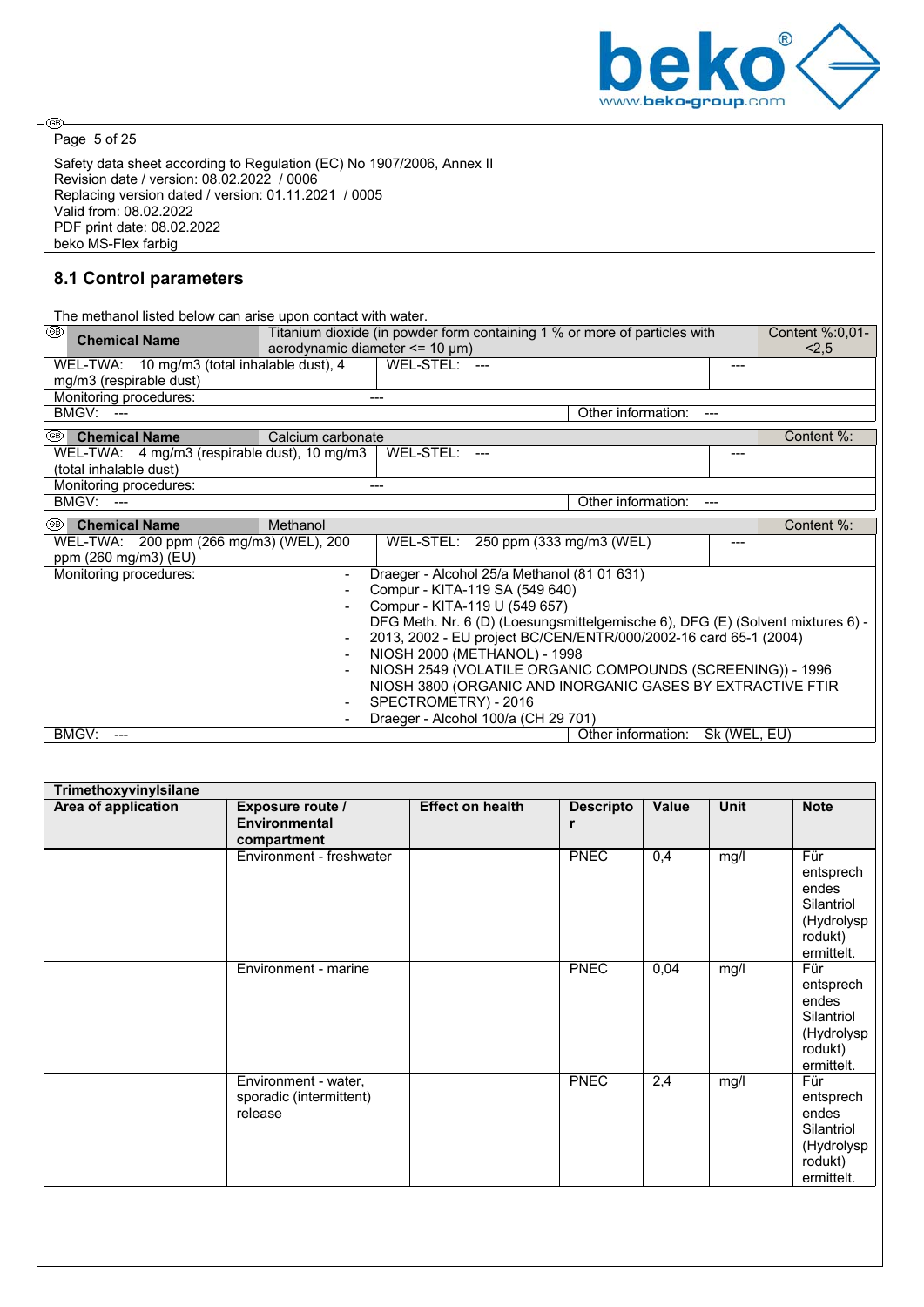

Safety data sheet according to Regulation (EC) No 1907/2006, Annex II Revision date / version: 08.02.2022 / 0006 Replacing version dated / version: 01.11.2021 / 0005 Valid from: 08.02.2022 PDF print date: 08.02.2022 beko MS-Flex farbig Page 6 of 25

|                     | Environment - sewage<br>treatment plant |                                 | <b>PNEC</b> | 6,6              | mg/l            | Für<br>entsprech<br>endes<br>Silantriol<br>(Hydrolysp<br>rodukt)<br>ermittelt.    |
|---------------------|-----------------------------------------|---------------------------------|-------------|------------------|-----------------|-----------------------------------------------------------------------------------|
|                     | Environment - sediment,<br>freshwater   |                                 | <b>PNEC</b> | $\overline{1,5}$ | mg/kg dw        | $F$ ür<br>entsprech<br>endes<br>Silantriol<br>(Hydrolysp<br>rodukt)<br>ermittelt. |
|                     | Environment - sediment,<br>marine       |                                 | <b>PNEC</b> | 0,15             | mg/kg dw        | $F$ ür<br>entsprech<br>endes<br>Silantriol<br>(Hydrolysp<br>rodukt)<br>ermittelt. |
|                     | Environment - soil                      |                                 | <b>PNEC</b> | 0,06             | mg/kg dw        | Für<br>entsprech<br>endes<br>Silantriol<br>(Hydrolysp<br>rodukt)<br>ermittelt.    |
| Consumer            | Human - dermal                          | Short term, systemic<br>effects | <b>DNEL</b> | $\overline{0,1}$ | mg/kg<br>bw/day |                                                                                   |
| Consumer            | Human - dermal                          | Long term, systemic<br>effects  | <b>DNEL</b> | 0,1              | mg/kg<br>bw/day |                                                                                   |
| Consumer            | Human - inhalation                      | Long term, systemic<br>effects  | <b>DNEL</b> | 0,7              | mg/m3           |                                                                                   |
| Consumer            | Human - oral                            | Long term, systemic<br>effects  | <b>DNEL</b> | $\overline{0,1}$ | mg/kg<br>bw/day |                                                                                   |
| Consumer            | Human - inhalation                      | Short term, systemic<br>effects | <b>DNEL</b> | 93,4             | mg/m3           |                                                                                   |
| Workers / employees | Human - dermal                          | Long term, systemic<br>effects  | <b>DNEL</b> | 0,2              | mg/kg<br>bw/day |                                                                                   |
| Workers / employees | Human - inhalation                      | Long term, systemic<br>effects  | <b>DNEL</b> | 2,6              | mg/m3           |                                                                                   |
| Workers / employees | Human - inhalation                      | Short term, systemic<br>effects | <b>DNEL</b> | 4,9              | mg/m3           |                                                                                   |

| Titanium dioxide (in powder form containing 1 % or more of particles with aerodynamic diameter <= 10 µm) |                          |                         |                  |        |             |             |  |
|----------------------------------------------------------------------------------------------------------|--------------------------|-------------------------|------------------|--------|-------------|-------------|--|
| Area of application                                                                                      | Exposure route /         | <b>Effect on health</b> | <b>Descripto</b> | Value  | <b>Unit</b> | <b>Note</b> |  |
|                                                                                                          | Environmental            |                         |                  |        |             |             |  |
|                                                                                                          | compartment              |                         |                  |        |             |             |  |
|                                                                                                          | Environment - freshwater |                         | <b>PNEC</b>      | 0.184  | mg/l        |             |  |
|                                                                                                          | Environment - marine     |                         | <b>PNEC</b>      | 0.0184 | mg/l        |             |  |
|                                                                                                          | Environment - water,     |                         | <b>PNEC</b>      | 0,193  | mg/l        |             |  |
|                                                                                                          | sporadic (intermittent)  |                         |                  |        |             |             |  |
|                                                                                                          | release                  |                         |                  |        |             |             |  |
|                                                                                                          | Environment - sewage     |                         | <b>PNEC</b>      | 100    | mg/l        |             |  |
|                                                                                                          | treatment plant          |                         |                  |        |             |             |  |
|                                                                                                          | Environment - sediment,  |                         | <b>PNEC</b>      | 1000   | mg/kg dw    |             |  |
|                                                                                                          | freshwater               |                         |                  |        |             |             |  |
|                                                                                                          | Environment - sediment,  |                         | <b>PNEC</b>      | 100    | mg/kg dw    |             |  |
|                                                                                                          | marine                   |                         |                  |        |             |             |  |
|                                                                                                          | Environment - soil       |                         | <b>PNEC</b>      | 100    | mg/kg dw    |             |  |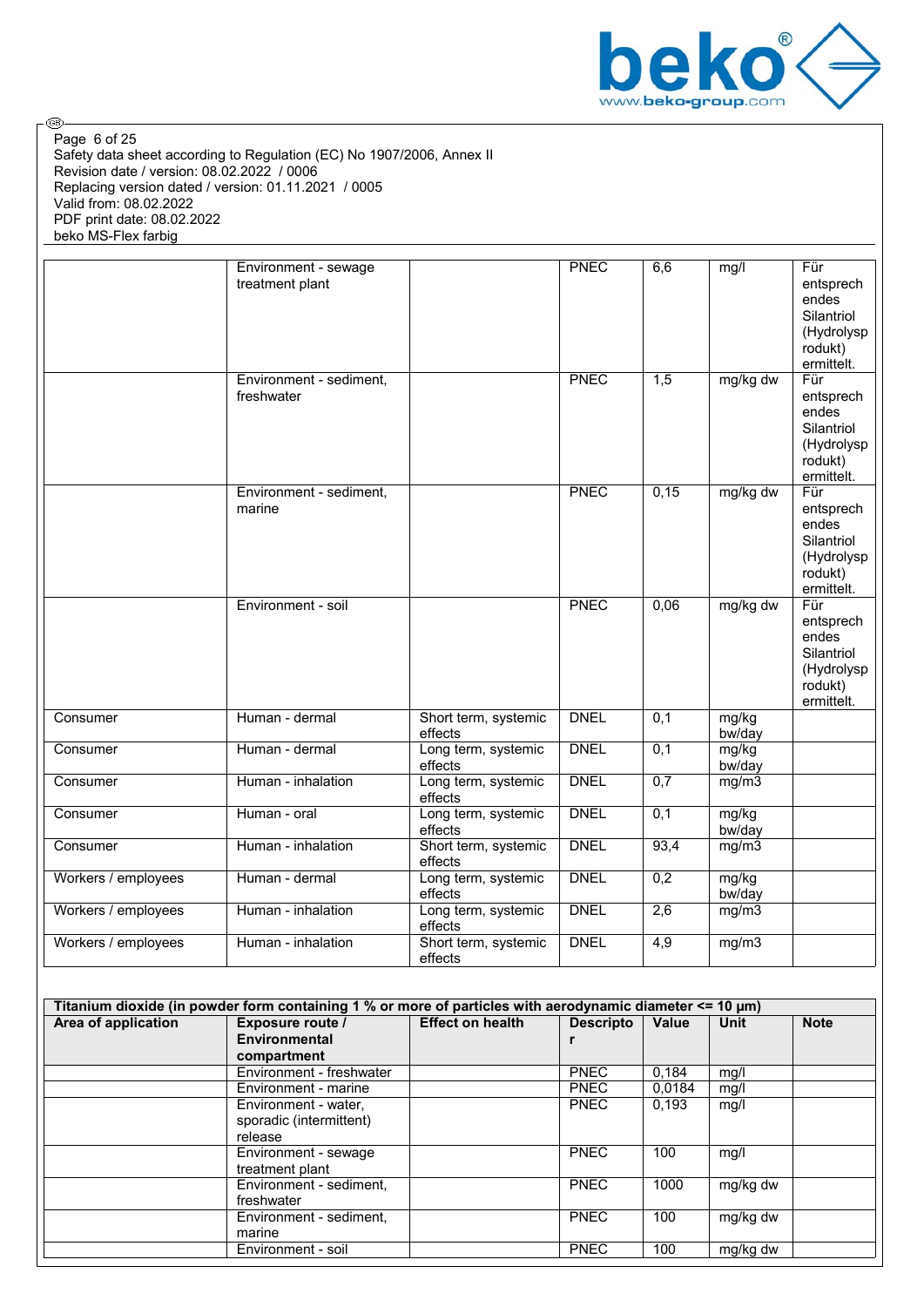

Safety data sheet according to Regulation (EC) No 1907/2006, Annex II Revision date / version: 08.02.2022 / 0006 Replacing version dated / version: 01.11.2021 / 0005 Valid from: 08.02.2022 PDF print date: 08.02.2022 beko MS-Flex farbig Page 7 of 25

|                     | Environment - oral (animal<br>feed) |                                | <b>PNEC</b> | 1667 | mg/kg<br>feed |  |
|---------------------|-------------------------------------|--------------------------------|-------------|------|---------------|--|
| Consumer            | Human - oral                        | Long term, systemic<br>effects | <b>DNEL</b> | 700  | mg/kg<br>bw/d |  |
| Workers / employees | Human - inhalation                  | Long term, local<br>effects    | <b>DNEL</b> | 10   | mg/m3         |  |

| 3-(trimethoxysilyl)propylamine |                                                            |                                 |                       |                  |                     |             |  |
|--------------------------------|------------------------------------------------------------|---------------------------------|-----------------------|------------------|---------------------|-------------|--|
| Area of application            | Exposure route /<br><b>Environmental</b><br>compartment    | <b>Effect on health</b>         | <b>Descripto</b><br>r | <b>Value</b>     | <b>Unit</b>         | <b>Note</b> |  |
|                                | Environment - freshwater                                   |                                 | <b>PNEC</b>           | 0.33             | mg/l                |             |  |
|                                | Environment - marine                                       |                                 | <b>PNEC</b>           | 0,033            | mg/l                |             |  |
|                                | Environment - water.<br>sporadic (intermittent)<br>release |                                 | <b>PNEC</b>           | 3,3              | mg/l                |             |  |
|                                | Environment - sediment,<br>freshwater                      |                                 | <b>PNEC</b>           | $\overline{1,2}$ | mg/kg dry<br>weight |             |  |
|                                | Environment - sediment.<br>marine                          |                                 | <b>PNEC</b>           | 0,12             | mg/kg dry<br>weight |             |  |
|                                | Environment - soil                                         |                                 | <b>PNEC</b>           | 0,045            | mg/kg dry<br>weight |             |  |
|                                | Environment - sewage<br>treatment plant                    |                                 | <b>PNEC</b>           | 0,81             | mg/l                |             |  |
|                                | Environment - oral (animal<br>feed)                        |                                 | <b>PNEC</b>           | 11,1             | mg/kg               |             |  |
| Consumer                       | Human - inhalation                                         | Short term, systemic<br>effects | <b>DNEL</b>           | 17,4             | mg/m3               |             |  |
| Consumer                       | Human - dermal                                             | Short term, systemic<br>effects | <b>DNEL</b>           | 5                | mg/kg<br>bw/day     |             |  |
| Consumer                       | Human - inhalation                                         | Long term, systemic<br>effects  | <b>DNEL</b>           | 1,7              | mg/m3               |             |  |
| Consumer                       | Human - dermal                                             | Long term, systemic<br>effects  | <b>DNEL</b>           | 0,5              | mg/kg               |             |  |
| Consumer                       | Human - oral                                               | Long term, systemic<br>effects  | <b>DNEL</b>           | 5                | mg/kg<br>bw/day     |             |  |
| Workers / employees            | Human - inhalation                                         | Short term, systemic<br>effects | <b>DNEL</b>           | 17,4             | mg/m3               |             |  |
| Workers / employees            | Human - dermal                                             | Short term, systemic<br>effects | <b>DNEL</b>           | 8,3              | mg/kg<br>bw/day     |             |  |
| Workers / employees            | Human - inhalation                                         | Long term, systemic<br>effects  | <b>DNEL</b>           | 7,1              | mg/m3               |             |  |
| Workers / employees            | Human - dermal                                             | Long term, systemic<br>effects  | <b>DNEL</b>           | $\mathbf{1}$     | mg/kg               |             |  |

| N-(3-(trimethoxysilyl)propyl)ethylenediamine |                          |                         |                  |              |             |             |
|----------------------------------------------|--------------------------|-------------------------|------------------|--------------|-------------|-------------|
| Area of application                          | Exposure route /         | <b>Effect on health</b> | <b>Descripto</b> | <b>Value</b> | <b>Unit</b> | <b>Note</b> |
|                                              | Environmental            |                         |                  |              |             |             |
|                                              | compartment              |                         |                  |              |             |             |
|                                              | Environment - freshwater |                         | <b>PNEC</b>      | 0,062        | mg/l        |             |
|                                              | Environment - marine     |                         | <b>PNEC</b>      | 0.0062       | mg/l        |             |
|                                              | Environment - water,     |                         | <b>PNEC</b>      | 0.62         | mg/l        |             |
|                                              | sporadic (intermittent)  |                         |                  |              |             |             |
|                                              | release                  |                         |                  |              |             |             |
|                                              | Environment - sediment,  |                         | <b>PNEC</b>      | 0.05         | mg/kg wet   |             |
|                                              | freshwater               |                         |                  |              | weight      |             |
|                                              | Environment - sediment,  |                         | <b>PNEC</b>      | 0.005        | mg/kg wet   |             |
|                                              | marine                   |                         |                  |              | weight      |             |
|                                              |                          |                         |                  |              |             |             |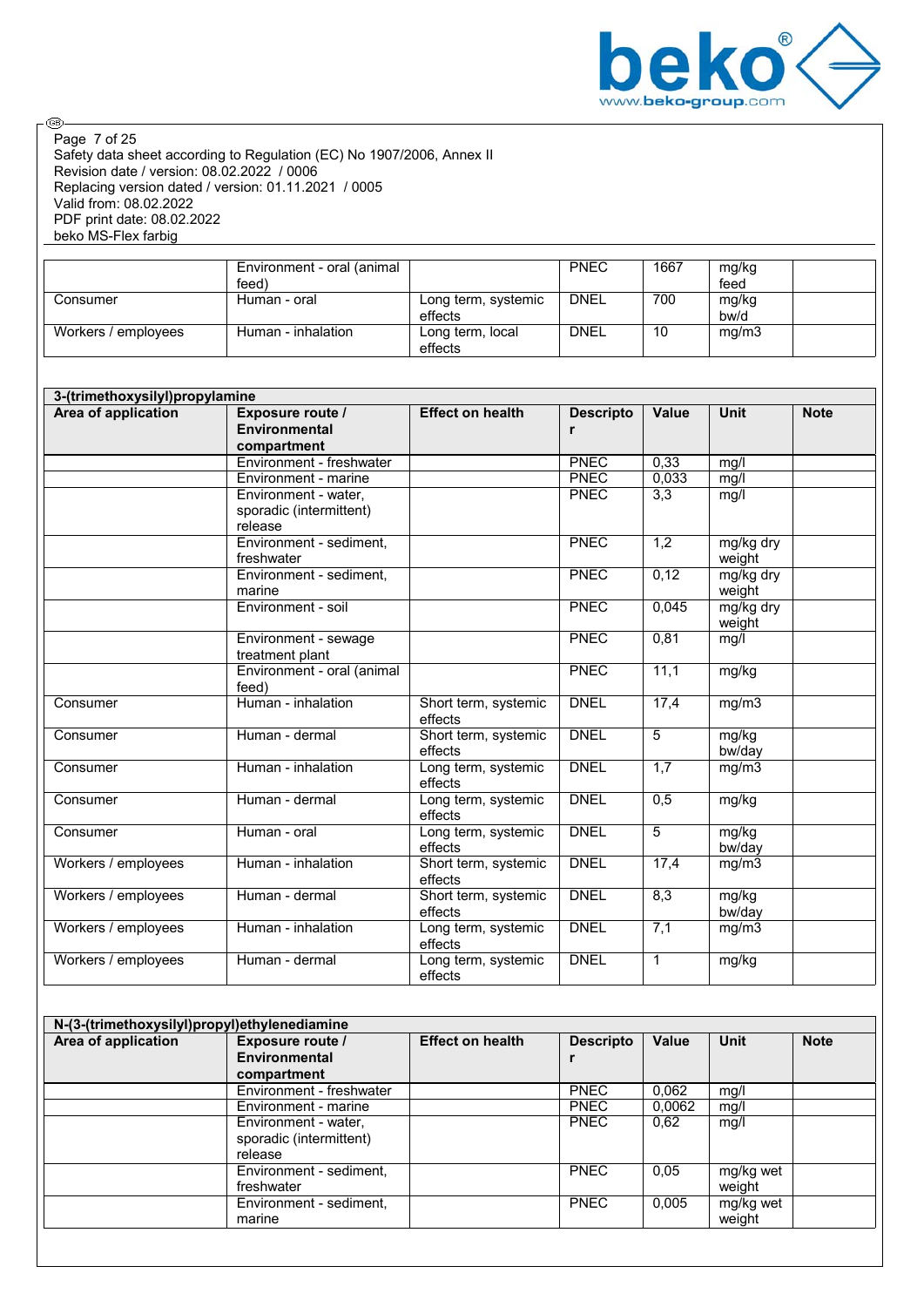

Safety data sheet according to Regulation (EC) No 1907/2006, Annex II Revision date / version: 08.02.2022 / 0006 Replacing version dated / version: 01.11.2021 / 0005 Valid from: 08.02.2022 PDF print date: 08.02.2022 beko MS-Flex farbig Page 8 of 25

|                     | Environment - sewage<br>treatment plant |                                 | <b>PNEC</b> | 25    | mg/l          |
|---------------------|-----------------------------------------|---------------------------------|-------------|-------|---------------|
|                     | Environment - soil                      |                                 | <b>PNEC</b> | 0,009 | mg/kg         |
| Consumer            | Human - oral                            | Long term, systemic<br>effects  | <b>DNEL</b> | 2,5   | mg/kg         |
| Consumer            | Human - inhalation                      | Short term, systemic<br>effects | <b>DNEL</b> | 50    | mg/m3         |
| Consumer            | Human - inhalation                      | Long term, local<br>effects     | <b>DNEL</b> | 0,1   | mg/m3         |
| Consumer            | Human - inhalation                      | Short term, local<br>effects    | <b>DNEL</b> | 4     | mg/m3         |
| Consumer            | Human - oral                            | Short term, systemic<br>effects | <b>DNEL</b> | 2,5   | mg/kg<br>bw/d |
| Consumer            | Human - inhalation                      | Long term, systemic<br>effects  | <b>DNEL</b> | 8,7   | mg/m3         |
| Consumer            | Human - dermal                          | Long term, systemic<br>effects  | <b>DNEL</b> | 2,5   | mg/kg<br>bw/d |
| Workers / employees | Human - inhalation                      | Long term, systemic<br>effects  | <b>DNEL</b> | 35,5  | mg/m3         |
| Workers / employees | Human - dermal                          | Long term, systemic<br>effects  | <b>DNEL</b> | 5     | mg/kg<br>bw/d |
| Workers / employees | Human - inhalation                      | Long term, local<br>effects     | <b>DNEL</b> | 0,6   | mg/m3         |
| Workers / employees | Human - inhalation                      | Short term, systemic<br>effects | <b>DNEL</b> | 260   | mg/m3         |
| Workers / employees | Human - inhalation                      | Short term, local<br>effects    | <b>DNEL</b> | 5,36  | mg/m3         |

| Calcium carbonate   |                                                         |                                 |                  |       |                 |             |
|---------------------|---------------------------------------------------------|---------------------------------|------------------|-------|-----------------|-------------|
| Area of application | <b>Exposure route /</b><br>Environmental<br>compartment | <b>Effect on health</b>         | <b>Descripto</b> | Value | <b>Unit</b>     | <b>Note</b> |
|                     | Environment - sewage<br>treatment plant                 |                                 | <b>PNEC</b>      | 100   | mg/l            |             |
| Consumer            | Human - oral                                            | Long term, systemic<br>effects  | <b>DNEL</b>      | 6,1   | mg/kg<br>bw/dav |             |
| Consumer            | Human - inhalation                                      | Long term, systemic<br>effects  | <b>DNEL</b>      | 10    | mg/m3           |             |
| Consumer            | Human - inhalation                                      | Long term, local<br>effects     | <b>DNEL</b>      | 1.06  | mg/m3           |             |
| Consumer            | Human - oral                                            | Short term, systemic<br>effects | <b>DNEL</b>      | 6,1   | mg/kg<br>bw/dav |             |
| Workers / employees | Human - inhalation                                      | Long term, local<br>effects     | <b>DNFI</b>      | 4,26  | mg/m3           |             |
| Workers / employees | Human - inhalation                                      | Long term, systemic<br>effects  | <b>DNEL</b>      | 10    | mg/m3           |             |

| <b>Methanol</b>     |                          |                         |                  |              |             |             |
|---------------------|--------------------------|-------------------------|------------------|--------------|-------------|-------------|
| Area of application | <b>Exposure route /</b>  | <b>Effect on health</b> | <b>Descripto</b> | <b>Value</b> | <b>Unit</b> | <b>Note</b> |
|                     | <b>Environmental</b>     |                         |                  |              |             |             |
|                     | compartment              |                         |                  |              |             |             |
|                     | Environment - freshwater |                         | <b>PNEC</b>      | 154          | mg/l        |             |
|                     | Environment - marine     |                         | <b>PNEC</b>      | 15,4         | mg/l        |             |
|                     | Environment - sediment,  |                         | <b>PNEC</b>      | 570.4        | mg/kg       |             |
|                     | freshwater               |                         |                  |              |             |             |
|                     | Environment - sediment,  |                         | <b>PNEC</b>      | 57.04        | mg/kg       |             |
|                     | marine                   |                         |                  |              |             |             |
|                     | Environment - soil       |                         | <b>PNEC</b>      | 23,5         | mg/kg       |             |
|                     |                          |                         |                  |              |             |             |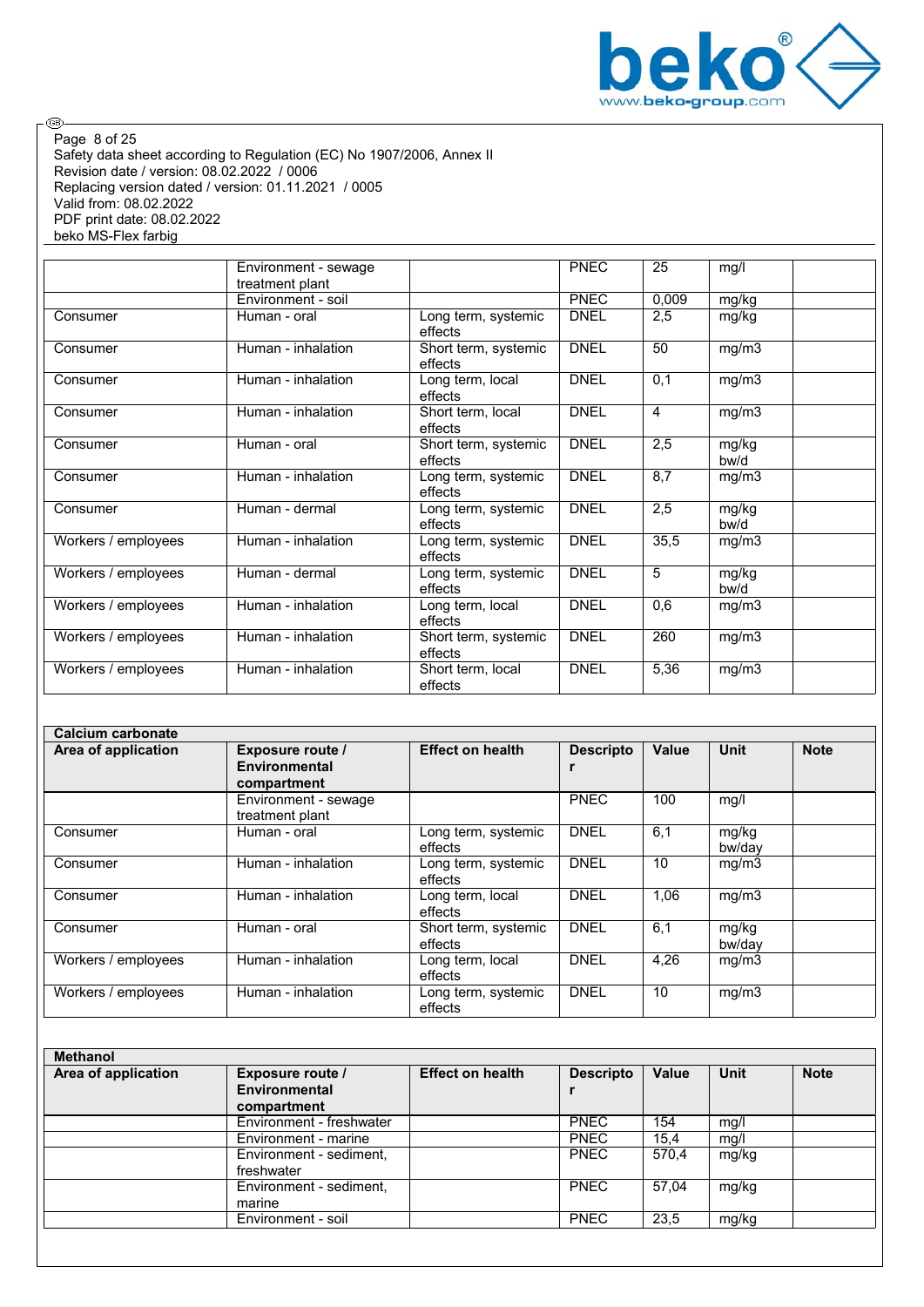

Safety data sheet according to Regulation (EC) No 1907/2006, Annex II Revision date / version: 08.02.2022 / 0006 Replacing version dated / version: 01.11.2021 / 0005 Valid from: 08.02.2022 PDF print date: 08.02.2022 beko MS-Flex farbig Page 9 of 25

|                     | Environment - water.<br>sporadic (intermittent)<br>release |                                 | PNEC        | 1540            | mg/l                        |  |
|---------------------|------------------------------------------------------------|---------------------------------|-------------|-----------------|-----------------------------|--|
|                     | Environment - sewage<br>treatment plant                    |                                 | <b>PNEC</b> | 100             | mg/l                        |  |
| Consumer            | Human - inhalation                                         | Long term, local<br>effects     | <b>DNEL</b> | 26              | mg/m3                       |  |
| Consumer            | Human - inhalation                                         | Short term, local<br>effects    | <b>DNEL</b> | $\overline{26}$ | mg/m3                       |  |
| Consumer            | Human - dermal                                             | Short term, systemic<br>effects | <b>DNEL</b> | $\overline{4}$  | mg/kg<br>body<br>weight/day |  |
| Consumer            | Human - inhalation                                         | Short term, systemic<br>effects | <b>DNEL</b> | 26              | mg/m3                       |  |
| Consumer            | Human - oral                                               | Short term, systemic<br>effects | <b>DNEL</b> | $\overline{4}$  | mg/kg<br>body<br>weight/day |  |
| Consumer            | Human - dermal                                             | Long term, systemic<br>effects  | <b>DNEL</b> | $\overline{4}$  | mg/kg<br>body<br>weight/day |  |
| Consumer            | Human - inhalation                                         | Long term, systemic<br>effects  | <b>DNEL</b> | $\overline{26}$ | mg/m3                       |  |
| Consumer            | Human - oral                                               | Long term, systemic<br>effects  | <b>DNEL</b> | $\overline{4}$  | mg/kg<br>body<br>weight/day |  |
| Workers / employees | Human - dermal                                             | Short term, systemic<br>effects | <b>DNEL</b> | $\overline{20}$ | mg/kg<br>body<br>weight/day |  |
| Workers / employees | Human - inhalation                                         | Short term, systemic<br>effects | <b>DNEL</b> | 130             | mg/m3                       |  |
| Workers / employees | Human - inhalation                                         | Short term, local<br>effects    | <b>DNEL</b> | 130             | mg/m3                       |  |
| Workers / employees | Human - dermal                                             | Long term, systemic<br>effects  | <b>DNEL</b> | 20              | mg/kg<br>body<br>weight/day |  |
| Workers / employees | Human - inhalation                                         | Long term, systemic<br>effects  | <b>DNEL</b> | 130             | mg/m3                       |  |
| Workers / employees | Human - inhalation                                         | Long term, local<br>effects     | <b>DNEL</b> | 130             | mg/m3                       |  |

 WEL-TWA = Workplace Exposure Limit - Long-term exposure limit (8-hour TWA (= time weighted average) reference period) EH40. AGW = "Arbeitsplatzgrenzwert" (workplace limit value, Germany).

(8) = Inhalable fraction (Directive 2017/164/EU, Directive 2004/37/CE). (9) = Respirable fraction (Directive 2017/164/EU, Directive 2004/37/CE). (11) = Inhalable fraction (Directive 2004/37/CE). (12) = Inhalable fraction. Respirable fraction in those Member States that implement, on the date of the entry into force of this Directive, a biomonitoring system with a biological limit value not exceeding 0,002 mg Cd/g creatinine in urine (Directive 2004/37/CE). | WEL-STEL = Workplace Exposure Limit - Short-term exposure limit (15 minute reference period).

(8) = Inhalable fraction (2017/164/EU, 2017/2398/EU). (9) = Respirable fraction (2017/164/EU, 2017/2398/EU). (10) = Short-term exposure limit value in relation to a reference period of 1 minute (2017/164/EU). | BMGV = Biological monitoring guidance value EH40. BGW = "Biologischer Grenzwert" (biological limit value, Germany) | Other information: Sen = Capable of causing occupational asthma. Sk = Can be absorbed through skin. Carc = Capable of causing cancer and/or heritable genetic damage.

\*\* = The exposure limit for this substance is repealed through the TRGS 900 (Germany) of January 2006 with the goal of revision.  $(13)$  = The substance can cause sensitisation of the skin and of the respiratory tract (Directive 2004/37/CE),  $(14)$  = The substance can cause sensitisation of the skin (Directive 2004/37/CE).

## **8.2 Exposure controls**

## **8.2.1 Appropriate engineering controls**

Ensure good ventilation. This can be achieved by local suction or general air extraction.

If this is insufficient to maintain the concentration under the WEL or AGW values, suitable breathing protection should be worn. Applies only if maximum permissible exposure values are listed here.

**ි**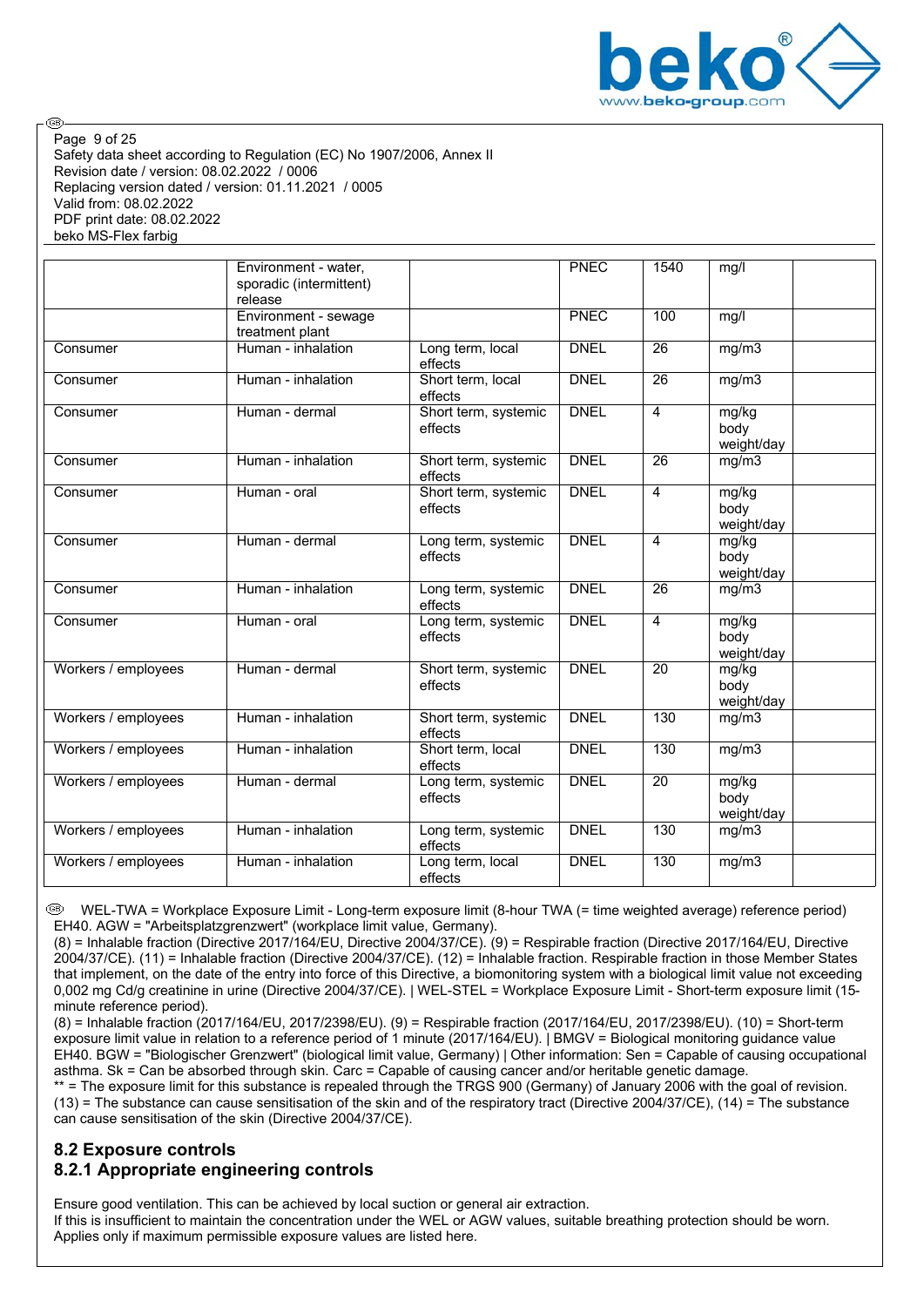

Safety data sheet according to Regulation (EC) No 1907/2006, Annex II Revision date / version: 08.02.2022 / 0006 Replacing version dated / version: 01.11.2021 / 0005 Valid from: 08.02.2022 PDF print date: 08.02.2022 beko MS-Flex farbig Page 10 of 25

Suitable assessment methods for reviewing the effectiveness of protection measures adopted include metrological and nonmetrological investigative techniques.

These are specified by e.g. EN 14042.

EN 14042 "Workplace atmospheres. Guide for the application and use of procedures for the assessment of exposure to chemical and biological agents".

#### **8.2.2 Individual protection measures, such as personal protective equipment**

General hygiene measures for the handling of chemicals are applicable.

Wash hands before breaks and at end of work.

Keep away from food, drink and animal feedingstuffs.

Remove contaminated clothing and protective equipment before entering areas in which food is consumed.

Eye/face protection: With danger of contact with eyes. Tight fitting protective goggles with side protection (EN 166).

Skin protection - Hand protection: Chemical resistant protective gloves (EN ISO 374). If applicable Protective gloves made of butyl (EN ISO 374). Protective nitrile gloves (EN ISO 374). Protective gloves made of fluorocarbon rubber (EN ISO 374). Protective gloves made of vinyl (EN ISO 374). Permeation time (penetration time) in minutes: >480 Minimum layer thickness in mm: >0,1

Protective hand cream recommended.

The breakthrough times determined in accordance with EN 16523-1 were not obtained under practical conditions. The recommended maximum wearing time is 50% of breakthrough time.

Skin protection - Other: Protective working garments (e.g. safety shoes EN ISO 20345, long-sleeved protective working garments).

Respiratory protection: Normally not necessary.

Thermal hazards: Not applicable

Additional information on hand protection - No tests have been performed.

In the case of mixtures, the selection has been made according to the knowledge available and the information about the contents. Selection of materials derived from glove manufacturer's indications.

Final selection of glove material must be made taking the breakthrough times, permeation rates and degradation into account. Selection of a suitable glove depends not only on the material but also on other quality characteristics and varies from manufacturer to manufacturer.

In the case of mixtures, the resistance of glove materials cannot be predicted and must therefore be tested before use.

The exact breakthrough time of the glove material can be requested from the protective glove manufacturer and must be observed.

## **8.2.3 Environmental exposure controls**

No information available at present.

## **SECTION 9: Physical and chemical properties**

# **9.1 Information on basic physical and chemical properties**

Physical state:<br>Colour: Odour: Characteristic<br>
Melting point/freezing point: Characteristic<br>
There is no inf Boiling point or initial boiling point and boiling range:<br>Flammability:

According to specification There is no information available on this parameter.<br>There is no information available on this parameter. There is no information available on this parameter.

@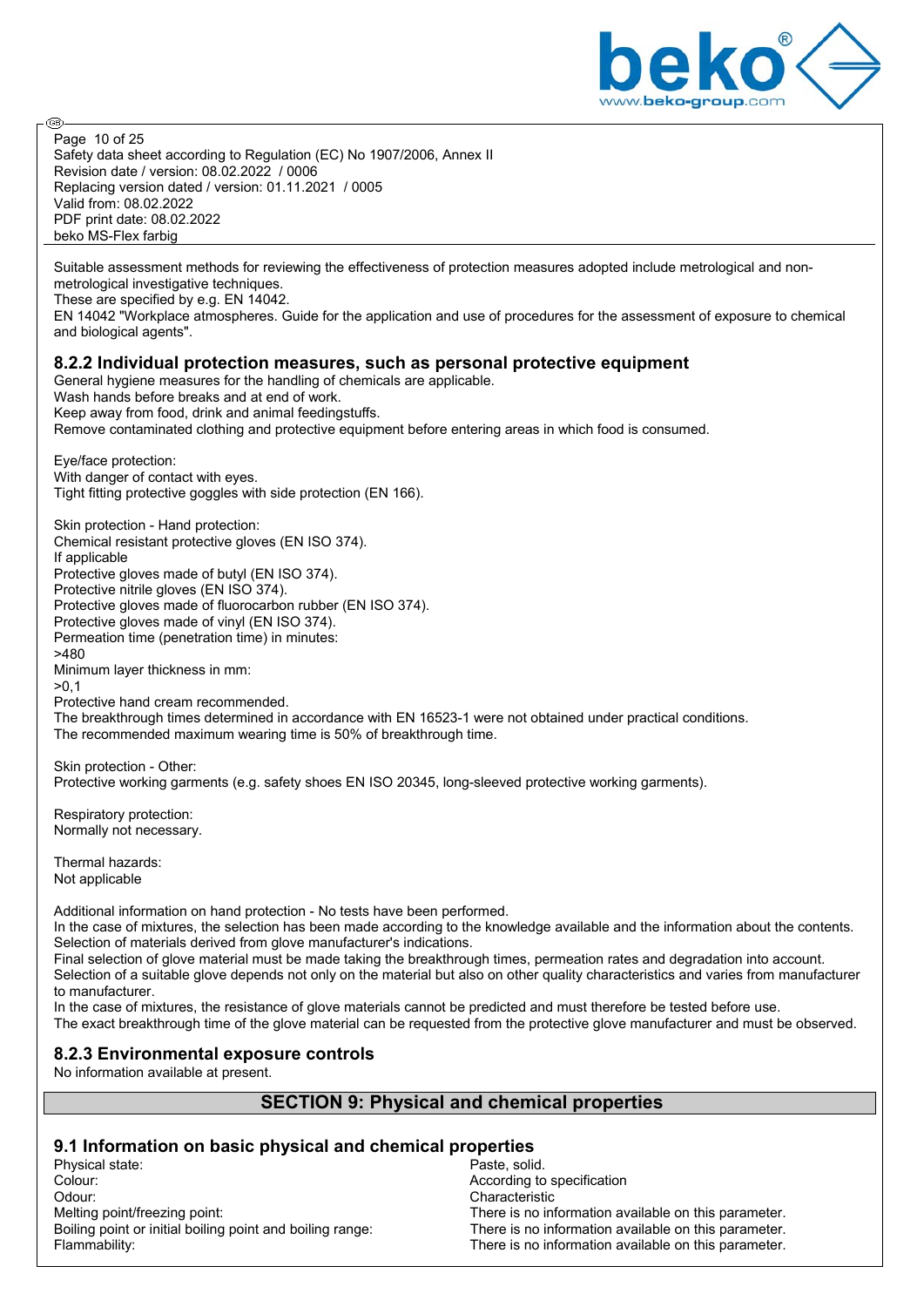

@

Safety data sheet according to Regulation (EC) No 1907/2006, Annex II Revision date / version: 08.02.2022 / 0006 Replacing version dated / version: 01.11.2021 / 0005 Valid from: 08.02.2022 PDF print date: 08.02.2022 beko MS-Flex farbig Page 11 of 25

Lower explosion limit:<br>
Upper explosion limit:<br>
Upper explosion limit:<br>
Does not apply to solids. Flash point: The state of the state of the state of the Does not apply to solids. Auto-ignition temperature:  $\begin{array}{ccc} \text{Auto-ignition temperature:} & \text{Deconposition temperature:} & \text{There is no information as a function of the system.} \end{array}$ pH:<br>
Phither is non-soluble (in water).<br>
Does not apply to solids.<br>
Does not apply to solids. Solubility: Partition coefficient n-octanol/water (log value): Does not apply to mixtures. Density and/or relative density:<br>Relative vapour density:

# **9.2 Other information**

Oxidizing solids:

Does not apply to solids. Decomposition temperature: There is no information available on this parameter.<br>
DH:<br>
Mixture is non-soluble (in water). Does not apply to solids.<br>Insoluble Vapour pressure:<br>
Density and/or relative density:<br>  $1.57 \text{ a/cm3}$ <br>  $1.57 \text{ a/cm3}$ Does not apply to solids.

Product is not explosive.<br>No

#### **SECTION 10: Stability and reactivity**

#### **10.1 Reactivity**

The product has not been tested. **10.2 Chemical stability** Stable with proper storage and handling. **10.3 Possibility of hazardous reactions** No dangerous reactions are known. **10.4 Conditions to avoid** See also section 7. Strong heat Protect from humidity. Product may hydrolyse. **10.5 Incompatible materials** See also section 7. Avoid contact with strong alkalis. Avoid contact with strong acids. **10.6 Hazardous decomposition products** See also section 5.2

On contact with moist air: Methanol

## **SECTION 11: Toxicological information**

#### **11.1. Information on hazard classes as defined in Regulation (EC) No 1272/2008**

Possibly more information on health effects, see Section 2.1 (classification).

| beko MS-Flex farbig            |                 |       |         |          |                         |               |
|--------------------------------|-----------------|-------|---------|----------|-------------------------|---------------|
| Toxicity / effect              | <b>Endpoint</b> | Value | Unit    | Organism | <b>Test method</b>      | <b>Notes</b>  |
| Acute toxicity, by oral route: |                 |       |         |          |                         | n.d.a.        |
| Acute toxicity, by dermal      |                 |       |         |          |                         | n.d.a.        |
| route:                         |                 |       |         |          |                         |               |
| Acute toxicity, by inhalation: | ATE             | >5    | mg/l/4h |          |                         | calculated    |
|                                |                 |       |         |          |                         | value, Dust   |
| Skin corrosion/irritation:     |                 |       |         |          |                         | n.d.a.        |
| Serious eye                    |                 |       |         |          | <b>Expert Judgement</b> | Not irritant, |
| damage/irritation:             |                 |       |         |          |                         | Analogous     |
|                                |                 |       |         |          |                         | conclusion    |
| Respiratory or skin            |                 |       |         | Mouse    | OECD 429 (Skin          | No (skin      |
| sensitisation:                 |                 |       |         |          | Sensitisation - Local   | contact),     |
|                                |                 |       |         |          | Lymph Node Assay)       | Analogous     |
|                                |                 |       |         |          |                         | conclusion    |
| Germ cell mutagenicity:        |                 |       |         |          |                         | n.d.a.        |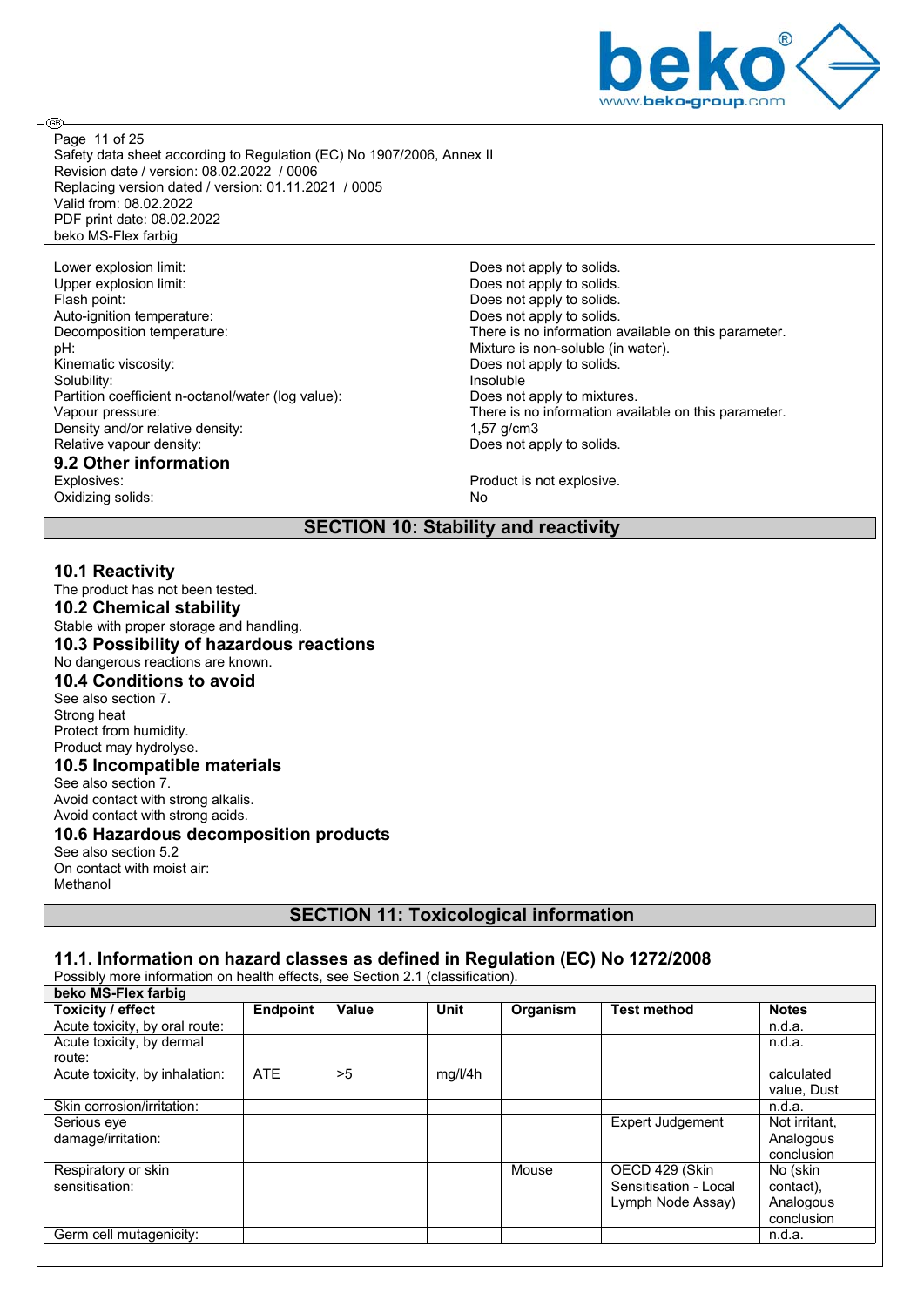

Safety data sheet according to Regulation (EC) No 1907/2006, Annex II Revision date / version: 08.02.2022 / 0006 Replacing version dated / version: 01.11.2021 / 0005 Valid from: 08.02.2022 PDF print date: 08.02.2022 MS-Flex Polymer Page 12 of 25

| Carcinogenicity:                 |  |  | n.d.a. |
|----------------------------------|--|--|--------|
| Reproductive toxicity:           |  |  | n.d.a. |
| Specific target organ toxicity - |  |  | n.d.a. |
| single exposure (STOT-SE):       |  |  |        |
| Specific target organ toxicity - |  |  | n.d.a. |
| repeated exposure (STOT-         |  |  |        |
| $RE)$ :                          |  |  |        |
| Aspiration hazard:               |  |  | n.d.a. |
| Symptoms:                        |  |  | n.d.a. |

| 3-(trimethoxysilyl)propylamine            |                 |        |             |             |                                       |                         |  |
|-------------------------------------------|-----------------|--------|-------------|-------------|---------------------------------------|-------------------------|--|
| <b>Toxicity / effect</b>                  | <b>Endpoint</b> | Value  | <b>Unit</b> | Organism    | <b>Test method</b>                    | <b>Notes</b>            |  |
| Acute toxicity, by oral route:            | LD50            | 3030   | mg/kg       | Rat         | OECD 401 (Acute                       |                         |  |
|                                           |                 |        |             |             | Oral Toxicity)                        |                         |  |
| Acute toxicity, by dermal                 | LD50            | >10000 | mg/kg       | Rabbit      | OECD 402 (Acute                       |                         |  |
| route:                                    |                 |        |             |             | Dermal Toxicity)                      |                         |  |
| Skin corrosion/irritation:                |                 |        |             | Rabbit      | OECD 404 (Acute                       | Skin Irrit. 2           |  |
|                                           |                 |        |             |             | Dermal                                |                         |  |
|                                           |                 |        |             |             | Irritation/Corrosion)                 |                         |  |
| Serious eye                               |                 |        |             | Rabbit      | OECD 405 (Acute                       | Eye Dam. 1              |  |
| damage/irritation:                        |                 |        |             |             | Eye                                   |                         |  |
|                                           |                 |        |             |             | Irritation/Corrosion)                 |                         |  |
| Respiratory or skin                       |                 |        |             | Guinea pig  | OECD 406 (Skin                        | No (skin                |  |
| sensitisation:<br>Germ cell mutagenicity: |                 |        |             | Salmonella  | Sensitisation)<br>OECD 471 (Bacterial | contact)<br>Negative    |  |
|                                           |                 |        |             | typhimurium | <b>Reverse Mutation</b>               |                         |  |
|                                           |                 |        |             |             | Test)                                 |                         |  |
| Germ cell mutagenicity:                   |                 |        |             | Human being | OECD 473 (In Vitro                    | Negative,               |  |
|                                           |                 |        |             |             | Mammalian                             | Analogous               |  |
|                                           |                 |        |             |             | Chromosome                            | conclusion              |  |
|                                           |                 |        |             |             | <b>Aberration Test)</b>               |                         |  |
| Germ cell mutagenicity:                   |                 |        |             | Mouse       | <b>OECD 474</b>                       | Negative,               |  |
|                                           |                 |        |             |             | (Mammalian                            | Analogous               |  |
|                                           |                 |        |             |             | Erythrocyte                           | conclusion              |  |
|                                           |                 |        |             |             | Micronucleus Test)                    |                         |  |
| Germ cell mutagenicity:                   |                 |        |             |             | OECD 476 (In Vitro                    | Negative,               |  |
|                                           |                 |        |             |             | Mammalian Cell Gene                   | Analogous               |  |
|                                           |                 |        |             |             | <b>Mutation Test)</b>                 | conclusion              |  |
|                                           |                 |        |             |             |                                       | Chinese                 |  |
|                                           |                 |        |             |             |                                       | hamster                 |  |
| Specific target organ toxicity -          | <b>NOAEL</b>    | 200    | mg/kg       | Rat         | OECD 408 (Repeated                    | Target                  |  |
| repeated exposure (STOT-                  |                 |        |             |             | Dose 90-Day Oral                      | organ(s): liver,        |  |
| RE), oral:                                |                 |        |             |             | Toxicity Study in<br>Rodents)         | Analogous<br>conclusion |  |
| Specific target organ toxicity -          | <b>LOAEL</b>    | 600    | mg/kg       | Rat         | OECD 408 (Repeated                    | Target                  |  |
| repeated exposure (STOT-                  |                 |        |             |             | Dose 90-Day Oral                      | organ(s): liver,        |  |
| RE), oral:                                |                 |        |             |             | <b>Toxicity Study in</b>              | Analogous               |  |
|                                           |                 |        |             |             | Rodents)                              | conclusion              |  |
|                                           |                 |        |             |             |                                       |                         |  |

| Trimethoxyvinylsilane          |                 |       |         |          |                       |              |
|--------------------------------|-----------------|-------|---------|----------|-----------------------|--------------|
| Toxicity / effect              | <b>Endpoint</b> | Value | Unit    | Organism | <b>Test method</b>    | <b>Notes</b> |
| Acute toxicity, by oral route: | LD50            | 7120  | mg/kg   | Rat      | OECD 401 (Acute       |              |
|                                |                 |       |         |          | Oral Toxicity)        |              |
| Acute toxicity, by dermal      | LD50            | 3200  | mg/kg   | Rabbit   | OECD 402 (Acute       |              |
| route:                         |                 |       |         |          | Dermal Toxicity)      |              |
| Acute toxicity, by inhalation: | <b>LC50</b>     | 16,8  | mg/l/4h | Rat      | OECD 403 (Acute       | Vapours      |
|                                |                 |       |         |          | Inhalation Toxicity)  |              |
| Acute toxicity, by inhalation: | LD50            | 2773  | ppm/4h  | Rat      | OECD 403 (Acute       | Aerosol      |
|                                |                 |       |         |          | Inhalation Toxicity)  |              |
| Skin corrosion/irritation:     |                 |       |         | Rabbit   | OECD 404 (Acute       | Not irritant |
|                                |                 |       |         |          | Dermal                |              |
|                                |                 |       |         |          | Irritation/Corrosion) |              |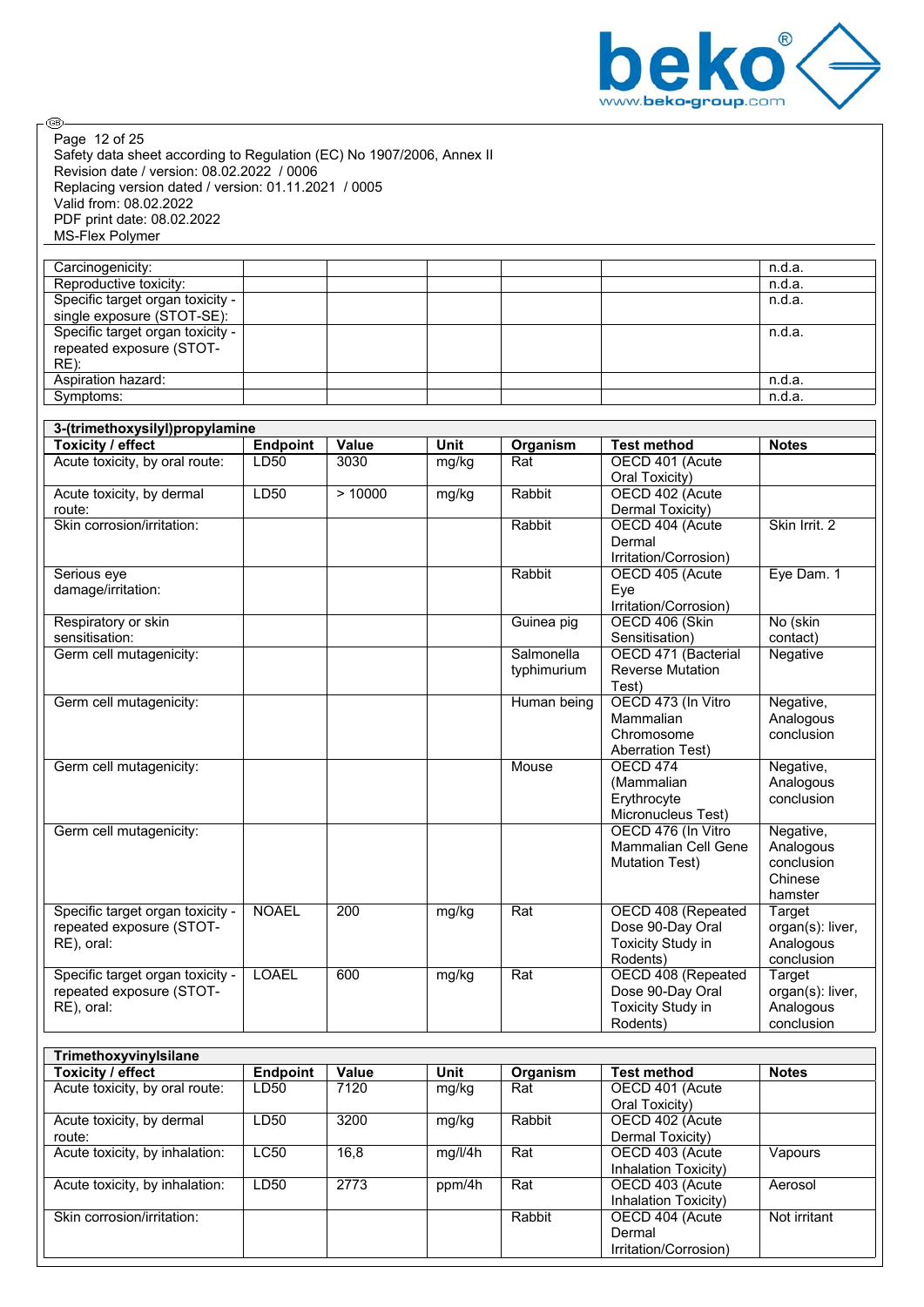

Safety data sheet according to Regulation (EC) No 1907/2006, Annex II Revision date / version: 08.02.2022 / 0006 Replacing version dated / version: 01.11.2021 / 0005 Valid from: 08.02.2022 PDF print date: 08.02.2022 beko MS-Flex farbig Page 13 of 25

| Serious eye<br>damage/irritation:                                              |              |         |       | Rabbit                    | OECD 405 (Acute<br>Eye<br>Irritation/Corrosion)                                                                            | Not irritant                                                                                                    |
|--------------------------------------------------------------------------------|--------------|---------|-------|---------------------------|----------------------------------------------------------------------------------------------------------------------------|-----------------------------------------------------------------------------------------------------------------|
| Respiratory or skin<br>sensitisation:                                          |              |         |       | Guinea pig                | OECD 406 (Skin<br>Sensitisation)                                                                                           | Skin Sens. 1B                                                                                                   |
| Germ cell mutagenicity:                                                        |              |         |       |                           | OECD 476 (In Vitro<br>Mammalian Cell Gene<br><b>Mutation Test)</b>                                                         | Negative<br>Chinese<br>hamster                                                                                  |
| Germ cell mutagenicity:                                                        |              |         |       | Mouse                     | <b>OECD 474</b><br>(Mammalian<br>Erythrocyte<br>Micronucleus Test)                                                         | Negative                                                                                                        |
| Germ cell mutagenicity:                                                        |              |         |       | Rat                       | OECD 489 (In Vivo<br><b>Mammalian Alkaline</b><br>Comet Assay)                                                             | Negative                                                                                                        |
| Germ cell mutagenicity:                                                        |              |         |       | Salmonella<br>typhimurium | OECD 471 (Bacterial<br><b>Reverse Mutation</b><br>Test)                                                                    | Negative                                                                                                        |
| Reproductive toxicity:                                                         | <b>NOAEL</b> | 1000    | mg/kg | Rat                       | <b>OECD 422</b><br>(Combined Repeated<br>Dose Tox. Study with<br>the<br>Reproduction/Develop<br>m. Tox. Screening<br>Test) | Negative                                                                                                        |
| Reproductive toxicity<br>(Developmental toxicity):                             | <b>NOAEL</b> | $>= 75$ | mg/kg | Rabbit                    | OECD 414 (Prenatal<br>Developmental<br>Toxicity Study)                                                                     | Negative                                                                                                        |
| Specific target organ toxicity -<br>repeated exposure (STOT-<br>RE), inhalat.: | <b>LOAEL</b> | 0,58    | mg/l  | Rat                       | OECD <sub>413</sub><br>(Subchronic Inhalation<br>Toxicity - 90-Day<br>Study)                                               | Vapours                                                                                                         |
| Symptoms:                                                                      |              |         |       |                           |                                                                                                                            | drowsiness,<br>dizziness,<br>nausea,<br>abdominal<br>pain, breathing<br>difficulties,<br>visual<br>disturbances |
| Specific target organ toxicity -<br>repeated exposure (STOT-<br>RE), oral:     | <b>NOAEL</b> | 62,5    | mg/kg | Rat                       | <b>OECD 422</b><br>(Combined Repeated<br>Dose Tox. Study with<br>the<br>Reproduction/Develop<br>m. Tox. Screening<br>Test) | <b>Target</b><br>organ(s):<br>bladder                                                                           |

| Titanium dioxide (in powder form containing 1 % or more of particles with aerodynamic diameter $\leq 10 \,\mathrm{\mu m}$ ) |                 |       |         |          |                         |              |  |  |
|-----------------------------------------------------------------------------------------------------------------------------|-----------------|-------|---------|----------|-------------------------|--------------|--|--|
| <b>Toxicity / effect</b>                                                                                                    | <b>Endpoint</b> | Value | Unit    | Organism | <b>Test method</b>      | <b>Notes</b> |  |  |
| Acute toxicity, by oral route:                                                                                              | LD50            | >5000 | mg/kg   | Rat      | OECD 425 (Acute         |              |  |  |
|                                                                                                                             |                 |       |         |          | Oral Toxicity - Up-and- |              |  |  |
|                                                                                                                             |                 |       |         |          | Down Procedure)         |              |  |  |
| Acute toxicity, by dermal                                                                                                   | LD50            | >5000 | mg/kg   | Rabbit   |                         |              |  |  |
| route:                                                                                                                      |                 |       |         |          |                         |              |  |  |
| Acute toxicity, by inhalation:                                                                                              | LD50            | >6.8  | mg/l/4h | Rat      |                         |              |  |  |
| Skin corrosion/irritation:                                                                                                  |                 |       |         | Rabbit   | OECD 404 (Acute         | Not irritant |  |  |
|                                                                                                                             |                 |       |         |          | Dermal                  |              |  |  |
|                                                                                                                             |                 |       |         |          | Irritation/Corrosion)   |              |  |  |
|                                                                                                                             |                 |       |         |          |                         |              |  |  |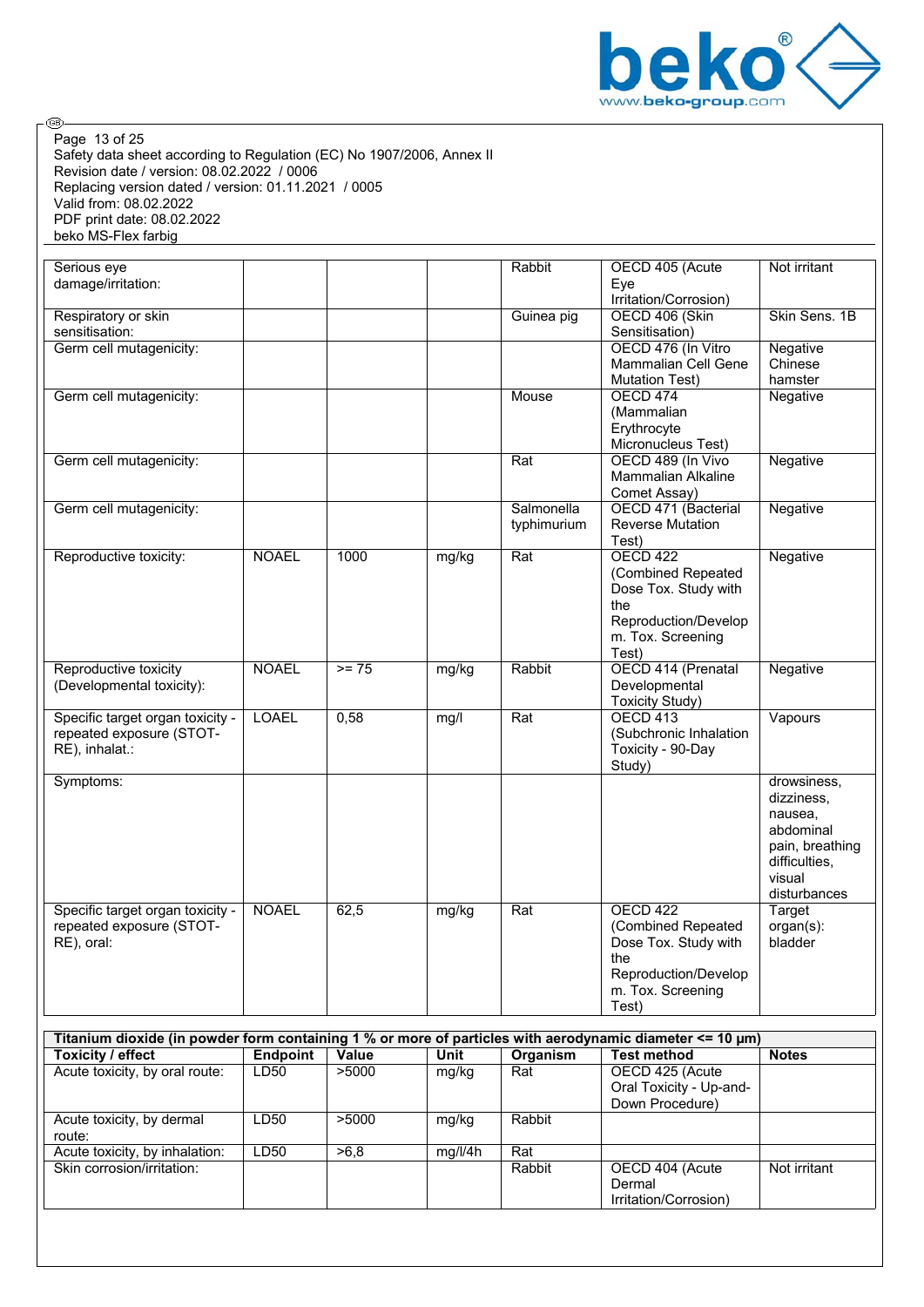

Safety data sheet according to Regulation (EC) No 1907/2006, Annex II Revision date / version: 08.02.2022 / 0006 Replacing version dated / version: 01.11.2021 / 0005 Valid from: 08.02.2022 PDF print date: 08.02.2022 beko MS-Flex farbig Page 14 of 25

| Respiratory or skin<br>sensitisation:                                          |              |      |         |                           |                                                                           | possible.                                                                                                |
|--------------------------------------------------------------------------------|--------------|------|---------|---------------------------|---------------------------------------------------------------------------|----------------------------------------------------------------------------------------------------------|
|                                                                                |              |      |         | Mouse                     | OECD 429 (Skin<br>Sensitisation - Local<br>Lymph Node Assay)              | Not sensitizising                                                                                        |
| Respiratory or skin<br>sensitisation:                                          |              |      |         | Guinea pig                | OECD 406 (Skin<br>Sensitisation)                                          | No (skin<br>contact)                                                                                     |
| Germ cell mutagenicity:                                                        |              |      |         | Mouse                     | <b>OECD 474</b><br>(Mammalian<br>Erythrocyte<br>Micronucleus Test)        | Negative                                                                                                 |
| Germ cell mutagenicity:                                                        |              |      |         | Mammalian                 | OECD 473 (In Vitro<br>Mammalian<br>Chromosome<br><b>Aberration Test)</b>  | <b>Negative</b>                                                                                          |
| Germ cell mutagenicity:                                                        |              |      |         | Salmonella<br>typhimurium | (Ames-Test)                                                               | Negative                                                                                                 |
| Germ cell mutagenicity:                                                        |              |      |         |                           | OECD 476 (In Vitro<br><b>Mammalian Cell Gene</b><br><b>Mutation Test)</b> | Negative                                                                                                 |
| Germ cell mutagenicity:                                                        |              |      |         |                           | OECD 471 (Bacterial<br><b>Reverse Mutation</b><br>Test)                   | Negative                                                                                                 |
| Reproductive toxicity<br>(Developmental toxicity):                             |              |      |         | Rat                       | OECD 414 (Prenatal<br>Developmental<br><b>Toxicity Study)</b>             | No indications<br>of such an<br>effect.                                                                  |
| Specific target organ toxicity -<br>single exposure (STOT-SE):                 |              |      |         |                           |                                                                           | Not irritant<br>(respiratory<br>tract).                                                                  |
| Symptoms:                                                                      |              |      |         |                           |                                                                           | mucous<br>membrane<br><i>irritation.</i><br>coughing,<br>respiratory<br>distress, drying<br>of the skin. |
| Specific target organ toxicity -<br>repeated exposure (STOT-<br>RE), oral:     | <b>NOAEL</b> | 3500 | mg/kg/d | Rat                       |                                                                           | 90d                                                                                                      |
| Specific target organ toxicity -<br>repeated exposure (STOT-<br>RE), inhalat.: | <b>NOAEC</b> | 10   | mg/m3   | Rat                       |                                                                           | 90d                                                                                                      |

| N-(3-(trimethoxysilyl)propyl)ethylenediamine |                 |           |         |            |                       |               |  |  |
|----------------------------------------------|-----------------|-----------|---------|------------|-----------------------|---------------|--|--|
| Toxicity / effect                            | <b>Endpoint</b> | Value     | Unit    | Organism   | <b>Test method</b>    | <b>Notes</b>  |  |  |
| Acute toxicity, by oral route:               | LD50            | 2413      | mg/kg   | Rat        | OECD 401 (Acute       |               |  |  |
|                                              |                 |           |         |            | Oral Toxicity)        |               |  |  |
| Acute toxicity, by dermal                    | LD50            | > 2000    | mg/kg   | Rat        | OECD 402 (Acute       |               |  |  |
| route:                                       |                 |           |         |            | Dermal Toxicity)      |               |  |  |
| Acute toxicity, by inhalation:               | <b>LC50</b>     | 1.49-2.44 | mq/l/4h | Rat        | OECD 403 (Acute       | Aerosol       |  |  |
|                                              |                 |           |         |            | Inhalation Toxicity)  |               |  |  |
| Skin corrosion/irritation:                   |                 |           |         | Rabbit     | OECD 404 (Acute       | Not irritant  |  |  |
|                                              |                 |           |         |            | Dermal                |               |  |  |
|                                              |                 |           |         |            | Irritation/Corrosion) |               |  |  |
| Serious eye                                  |                 |           |         | Rabbit     | OECD 405 (Acute       | Eye Dam. 1    |  |  |
| damage/irritation:                           |                 |           |         |            | Eve                   |               |  |  |
|                                              |                 |           |         |            | Irritation/Corrosion) |               |  |  |
| Respiratory or skin                          |                 |           |         | Guinea pig | OECD 406 (Skin        | Skin Sens, 1B |  |  |
| sensitisation:                               |                 |           |         |            | Sensitisation)        |               |  |  |
|                                              |                 |           |         |            |                       |               |  |  |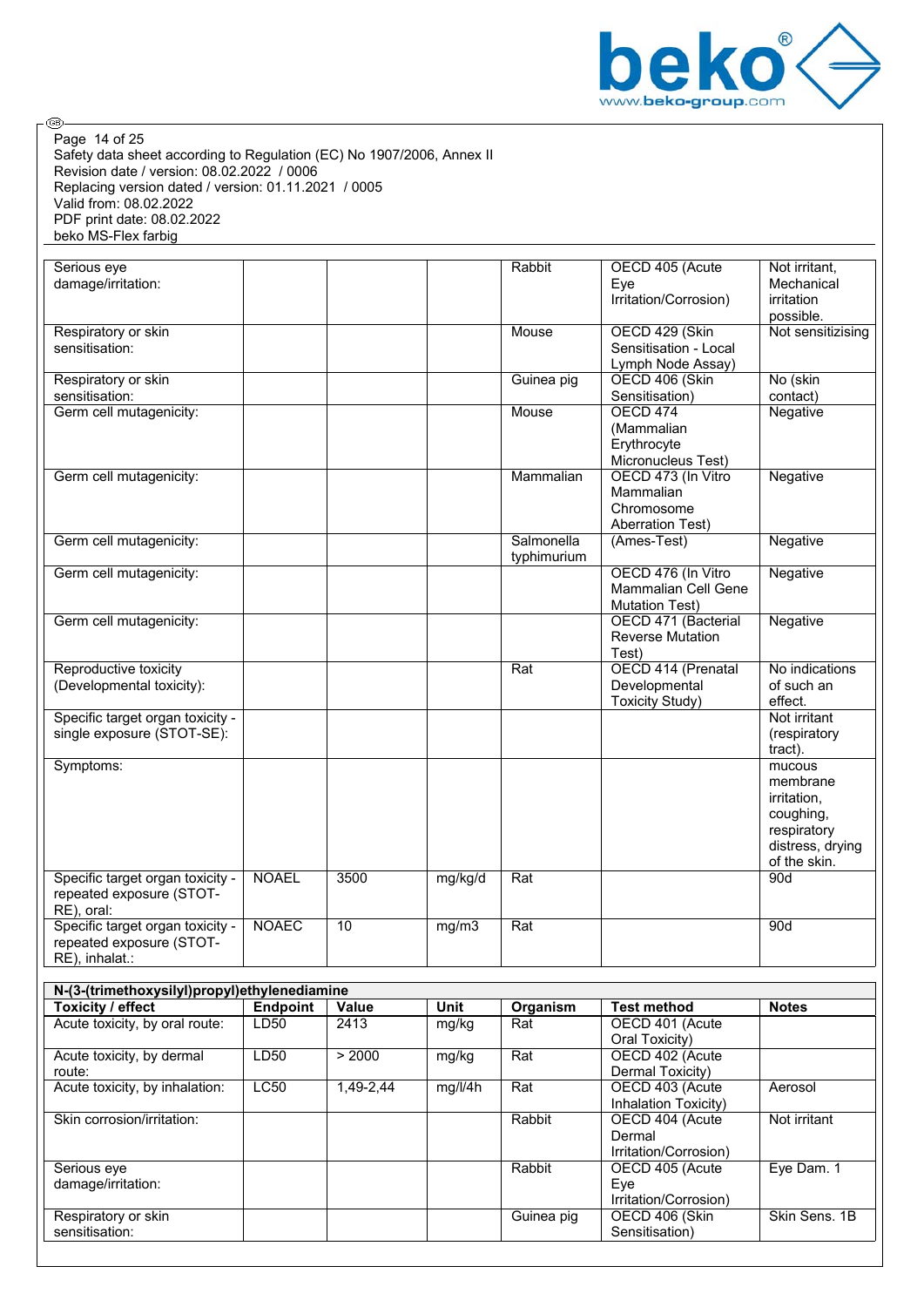

Safety data sheet according to Regulation (EC) No 1907/2006, Annex II Revision date / version: 08.02.2022 / 0006 Replacing version dated / version: 01.11.2021 / 0005 Valid from: 08.02.2022 PDF print date: 08.02.2022 beko MS-Flex farbig Page 15 of 25

| Respiratory or skin<br>sensitisation:                                             |              |          |           | Mouse                     | OECD 429 (Skin<br>Sensitisation - Local<br>Lymph Node Assay)                                                                   | Skin Sens. 1B                  |
|-----------------------------------------------------------------------------------|--------------|----------|-----------|---------------------------|--------------------------------------------------------------------------------------------------------------------------------|--------------------------------|
| Germ cell mutagenicity:                                                           |              |          |           | Salmonella<br>typhimurium | OECD 471 (Bacterial<br><b>Reverse Mutation</b><br>Test)                                                                        | Negative                       |
| Germ cell mutagenicity:                                                           |              |          |           |                           | OECD 476 (In Vitro<br>Mammalian Cell Gene<br><b>Mutation Test)</b>                                                             | Negative<br>Chinese<br>hamster |
| Germ cell mutagenicity:                                                           |              |          |           | Mouse                     | <b>OECD 474</b><br>(Mammalian<br>Erythrocyte<br>Micronucleus Test)                                                             | Negative                       |
| Reproductive toxicity<br>(Developmental toxicity):                                | <b>NOAEL</b> | $>=500$  | mg/kg     | Rat                       | OECD <sub>422</sub><br>(Combined Repeated<br>Dose Tox. Study with<br>the<br>Reproduction/Develop<br>m. Tox. Screening<br>Test) |                                |
| Reproductive toxicity (Effects<br>on fertility):                                  | <b>NOAEL</b> | $>= 500$ | mg/kg     | Rat                       | <b>OECD 422</b><br>(Combined Repeated<br>Dose Tox. Study with<br>the<br>Reproduction/Develop<br>m. Tox. Screening<br>Test)     |                                |
| Specific target organ toxicity -<br>repeated exposure (STOT-<br>RE), oral:        | <b>NOAEL</b> | $>= 500$ | mg/kg     | Rat                       | <b>OECD 422</b><br>(Combined Repeated<br>Dose Tox. Study with<br>the<br>Reproduction/Develop<br>m. Tox. Screening<br>Test)     |                                |
| Specific target organ toxicity -<br>repeated exposure (STOT-<br>$RE$ ), inhalat.: | <b>NOAEC</b> | 0,015    | mg/l/6h/d | Rat                       | <b>OECD 413</b><br>(Subchronic Inhalation<br>Toxicity - 90-Day<br>Study)                                                       |                                |
| <b>Calcium carbonate</b>                                                          |              |          |           |                           |                                                                                                                                |                                |

| Toxicity / effect              | <b>Endpoint</b>  | Value | Unit    | Organism | <b>Test method</b>      | <b>Notes</b> |
|--------------------------------|------------------|-------|---------|----------|-------------------------|--------------|
| Acute toxicity, by oral route: | LD50             | >2000 | mg/kg   | Rat      | OECD 420 (Acute         |              |
|                                |                  |       |         |          | Oral toxicity - Fixe    |              |
|                                |                  |       |         |          | Dose Procedure)         |              |
| Acute toxicity, by dermal      | LD <sub>50</sub> | >2000 | mg/kg   | Rat      | OECD 402 (Acute         |              |
| route:                         |                  |       |         |          | Dermal Toxicity)        |              |
| Acute toxicity, by inhalation: | <b>LC50</b>      | >3    | mg/l/4h | Rat      | OECD 403 (Acute         |              |
|                                |                  |       |         |          | Inhalation Toxicity)    |              |
| Skin corrosion/irritation:     |                  |       |         | Rabbit   | OECD 404 (Acute         | Not irritant |
|                                |                  |       |         |          | Dermal                  |              |
|                                |                  |       |         |          | Irritation/Corrosion)   |              |
| Serious eye                    |                  |       |         | Rabbit   | OECD 405 (Acute         | Not irritant |
| damage/irritation:             |                  |       |         |          | Eye                     |              |
|                                |                  |       |         |          | Irritation/Corrosion)   |              |
| Respiratory or skin            |                  |       |         | Mouse    | OECD 429 (Skin          | No (skin     |
| sensitisation:                 |                  |       |         |          | Sensitisation - Local   | contact)     |
|                                |                  |       |         |          | Lymph Node Assay)       |              |
| Germ cell mutagenicity:        |                  |       |         |          | OECD 471 (Bacterial     | Negative     |
|                                |                  |       |         |          | <b>Reverse Mutation</b> |              |
|                                |                  |       |         |          | Test)                   |              |
|                                |                  |       |         |          |                         |              |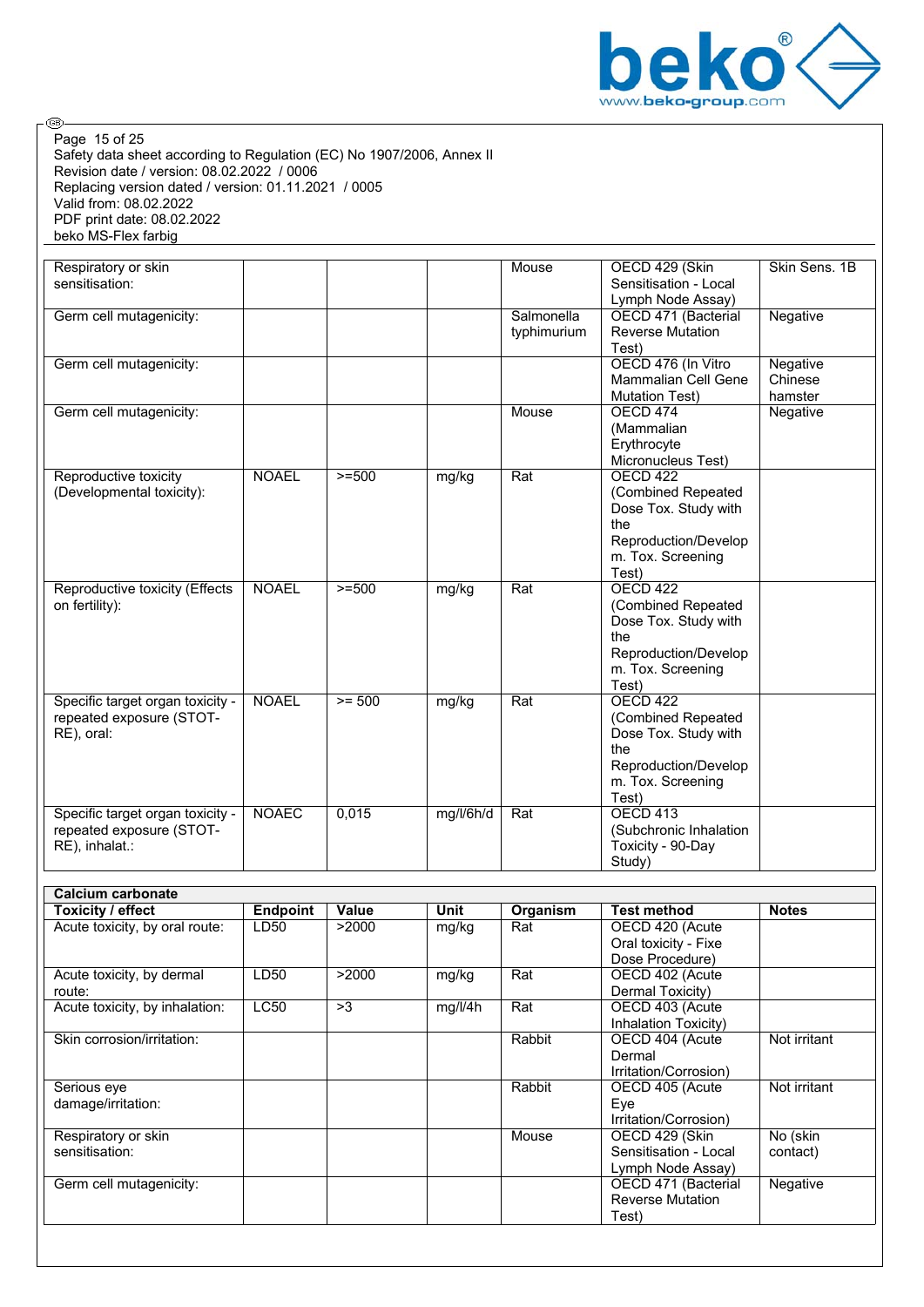

Safety data sheet according to Regulation (EC) No 1907/2006, Annex II Revision date / version: 08.02.2022 / 0006 Replacing version dated / version: 01.11.2021 / 0005 Valid from: 08.02.2022 PDF print date: 08.02.2022 beko MS-Flex farbig Page 16 of 25

| Germ cell mutagenicity:                                                        |                 |       |               |             | OECD 473 (In Vitro<br>Mammalian<br>Chromosome<br><b>Aberration Test)</b>                                                   | Negative                                                                                                                                                                                                                                                         |
|--------------------------------------------------------------------------------|-----------------|-------|---------------|-------------|----------------------------------------------------------------------------------------------------------------------------|------------------------------------------------------------------------------------------------------------------------------------------------------------------------------------------------------------------------------------------------------------------|
| Germ cell mutagenicity:                                                        |                 |       |               |             | OECD 476 (In Vitro<br><b>Mammalian Cell Gene</b><br><b>Mutation Test)</b>                                                  | Negative                                                                                                                                                                                                                                                         |
| Carcinogenicity:                                                               |                 |       |               |             |                                                                                                                            | No indications<br>of such an<br>effect.                                                                                                                                                                                                                          |
| Reproductive toxicity:                                                         | <b>NOEL</b>     | 1000  | mg/kg<br>bw/d | Rat         | OECD 422<br>(Combined Repeated<br>Dose Tox. Study with<br>the<br>Reproduction/Develop<br>m. Tox. Screening<br>Test)        |                                                                                                                                                                                                                                                                  |
| Specific target organ toxicity -<br>single exposure (STOT-SE):                 |                 |       |               |             |                                                                                                                            | No indications<br>of such an<br>effect.                                                                                                                                                                                                                          |
| Specific target organ toxicity -<br>repeated exposure (STOT-<br>RE):           |                 |       |               |             |                                                                                                                            | No indications<br>of such an<br>effect.                                                                                                                                                                                                                          |
| Aspiration hazard:                                                             |                 |       |               |             |                                                                                                                            | No                                                                                                                                                                                                                                                               |
| Specific target organ toxicity -<br>repeated exposure (STOT-<br>RE), oral:     | <b>NOAEL</b>    | 1000  | mg/kg<br>bw/d | Rat         | <b>OECD 422</b><br>(Combined Repeated<br>Dose Tox. Study with<br>the<br>Reproduction/Develop<br>m. Tox. Screening<br>Test) |                                                                                                                                                                                                                                                                  |
| Specific target organ toxicity -<br>repeated exposure (STOT-<br>RE), inhalat.: | <b>NOAEC</b>    | 0,212 | mg/l          | Rat         | <b>OECD 413</b><br>(Subchronic Inhalation<br>Toxicity - 90-Day<br>Study)                                                   |                                                                                                                                                                                                                                                                  |
| <b>Methanol</b>                                                                |                 |       |               |             |                                                                                                                            |                                                                                                                                                                                                                                                                  |
| Toxicity / effect                                                              | <b>Endpoint</b> | Value | <b>Unit</b>   | Organism    | <b>Test method</b>                                                                                                         | <b>Notes</b>                                                                                                                                                                                                                                                     |
| Acute toxicity, by oral route:                                                 | <b>ATE</b>      | 300   | mg/kg         | Human being |                                                                                                                            | Experiences on<br>persons.                                                                                                                                                                                                                                       |
| Acute toxicity, by dermal<br>route:                                            | <b>LD50</b>     | 17100 | mg/kg         | Rabbit      |                                                                                                                            | Does not<br>conform with<br>EU<br>and the control of the control of the control of the control of the control of the control of the control of the control of the control of the control of the control of the control of the control of the control of the cont |

| ivult.                         |             |    |         |             |                         | <b>UUITUITI WILLI</b><br>EU |
|--------------------------------|-------------|----|---------|-------------|-------------------------|-----------------------------|
|                                |             |    |         |             |                         | classification.             |
| Acute toxicity, by inhalation: | <b>LC50</b> | 85 | mg/l/4h | Rat         |                         | Not relevant for            |
|                                |             |    |         |             |                         | classification              |
|                                |             |    |         |             |                         | Vapours                     |
| Serious eye                    |             |    |         | Rabbit      | OECD 405 (Acute         | Not irritant                |
| damage/irritation:             |             |    |         |             | Eye                     |                             |
|                                |             |    |         |             | Irritation/Corrosion)   |                             |
| Respiratory or skin            |             |    |         | Guinea pig  | OECD 406 (Skin          | No (skin                    |
| sensitisation:                 |             |    |         |             | Sensitisation)          | contact)                    |
| Germ cell mutagenicity:        |             |    |         | Salmonella  | OECD 471 (Bacterial     | Negative                    |
|                                |             |    |         | typhimurium | <b>Reverse Mutation</b> |                             |
|                                |             |    |         |             | Test)                   |                             |
| Germ cell mutagenicity:        |             |    |         | Mouse       | OECD 474                | Negative                    |
|                                |             |    |         |             | (Mammalian              |                             |
|                                |             |    |         |             | Erythrocyte             |                             |
|                                |             |    |         |             | Micronucleus Test)      |                             |
|                                |             |    |         |             |                         |                             |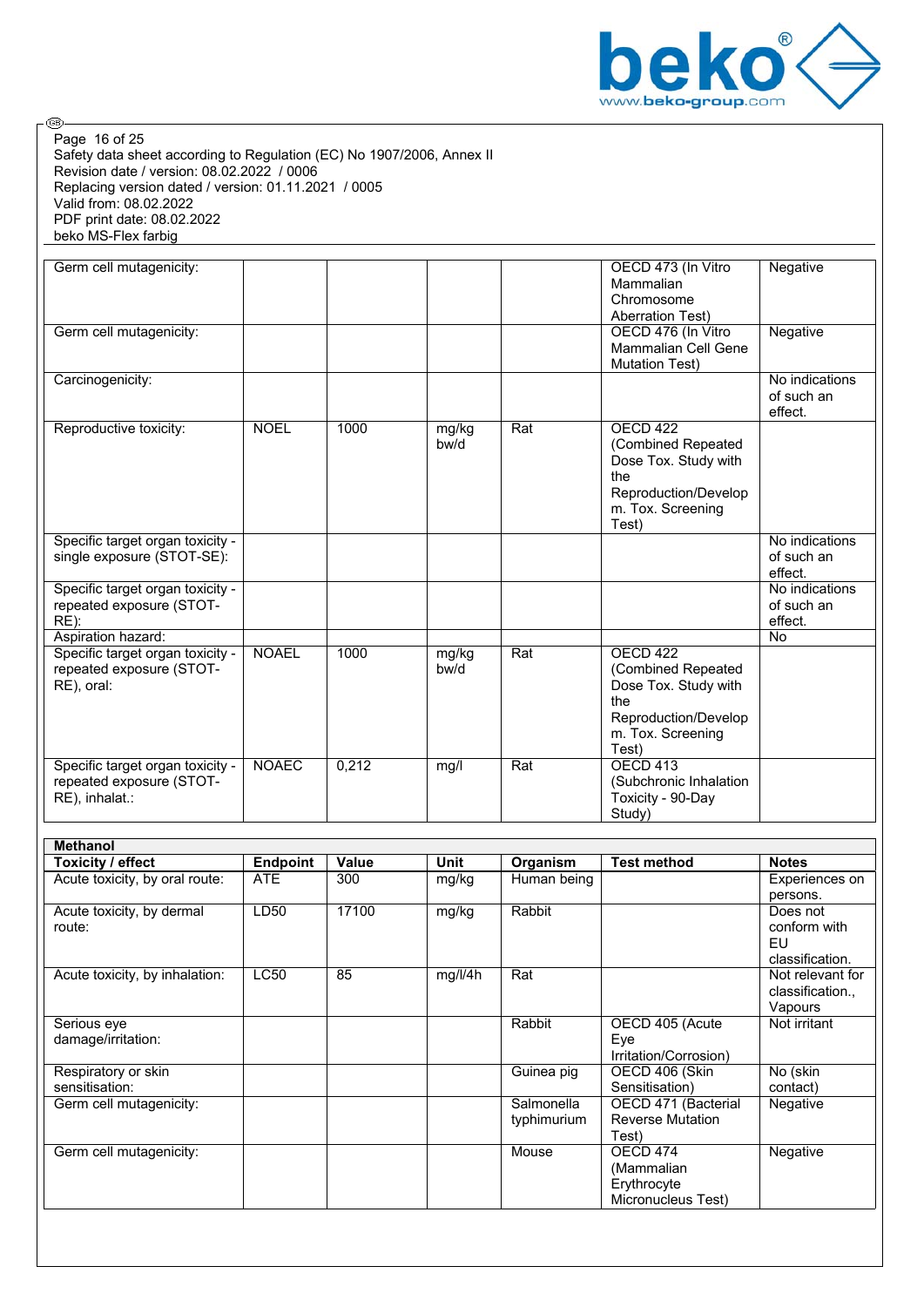

Safety data sheet according to Regulation (EC) No 1907/2006, Annex II Revision date / version: 08.02.2022 / 0006 Replacing version dated / version: 01.11.2021 / 0005 Valid from: 08.02.2022 PDF print date: 08.02.2022 beko MS-Flex farbig Page 17 of 25

| Carcinogenicity:                                                     |              |      |      | Mouse | OECD <sub>453</sub><br>(Combined Chronic<br>Toxicity/Carcinogenicit<br>y Studies) | Negative                                                                                                                                                                                                  |
|----------------------------------------------------------------------|--------------|------|------|-------|-----------------------------------------------------------------------------------|-----------------------------------------------------------------------------------------------------------------------------------------------------------------------------------------------------------|
| Reproductive toxicity:                                               | <b>NOAEL</b> | 1,3  | mg/l | Mouse | OECD 416 (Two-<br>generation<br><b>Reproduction Toxicity</b><br>Study)            |                                                                                                                                                                                                           |
| Specific target organ toxicity -<br>repeated exposure (STOT-<br>RE): | <b>NOAEL</b> | 0,13 | mg/l | Rat   | OECD <sub>453</sub><br>(Combined Chronic<br>Toxicity/Carcinogenicit<br>y Studies) |                                                                                                                                                                                                           |
| Symptoms:                                                            |              |      |      |       |                                                                                   | abdominal<br>pain, vomiting,<br>headaches,<br>gastrointestinal<br>disturbances,<br>drowsiness,<br>visual<br>disturbances,<br>watering eyes,<br>nausea, mental<br>confusion,<br>intoxication,<br>dizziness |

## **11.2. Information on other hazards**

| beko MS-Flex farbig  |                 |       |      |          |                    |                 |
|----------------------|-----------------|-------|------|----------|--------------------|-----------------|
| Toxicity / effect    | <b>Endpoint</b> | Value | Unit | Organism | <b>Test method</b> | <b>Notes</b>    |
| Endocrine disrupting |                 |       |      |          |                    | Does not apply  |
| properties:          |                 |       |      |          |                    | to mixtures.    |
| Other information:   |                 |       |      |          |                    | No other        |
|                      |                 |       |      |          |                    | relevant        |
|                      |                 |       |      |          |                    | information     |
|                      |                 |       |      |          |                    | available on    |
|                      |                 |       |      |          |                    | adverse effects |
|                      |                 |       |      |          |                    | on health.      |

## **SECTION 12: Ecological information**

Possibly more information on environmental effects, see Section 2.1 (classification).

| beko MS-Flex farbig      |                 |             |       |             |          |                    |                |
|--------------------------|-----------------|-------------|-------|-------------|----------|--------------------|----------------|
| Toxicity / effect        | <b>Endpoint</b> | <b>Time</b> | Value | <b>Unit</b> | Organism | <b>Test method</b> | <b>Notes</b>   |
| 12.1. Toxicity to fish:  |                 |             |       |             |          |                    | n.d.a.         |
| 12.1. Toxicity to        |                 |             |       |             |          |                    | n.d.a.         |
| daphnia:                 |                 |             |       |             |          |                    |                |
| 12.1. Toxicity to algae: |                 |             |       |             |          |                    | n.d.a.         |
| 12.2. Persistence and    |                 |             |       |             |          |                    | n.d.a.         |
| degradability:           |                 |             |       |             |          |                    |                |
| 12.3. Bioaccumulative    |                 |             |       |             |          |                    | n.d.a.         |
| potential:               |                 |             |       |             |          |                    |                |
| 12.4. Mobility in soil:  |                 |             |       |             |          |                    | n.d.a.         |
| 12.5. Results of PBT     |                 |             |       |             |          |                    | n.d.a.         |
| and vPvB assessment      |                 |             |       |             |          |                    |                |
| 12.6. Endocrine          |                 |             |       |             |          |                    | Does not apply |
| disrupting properties:   |                 |             |       |             |          |                    | to mixtures.   |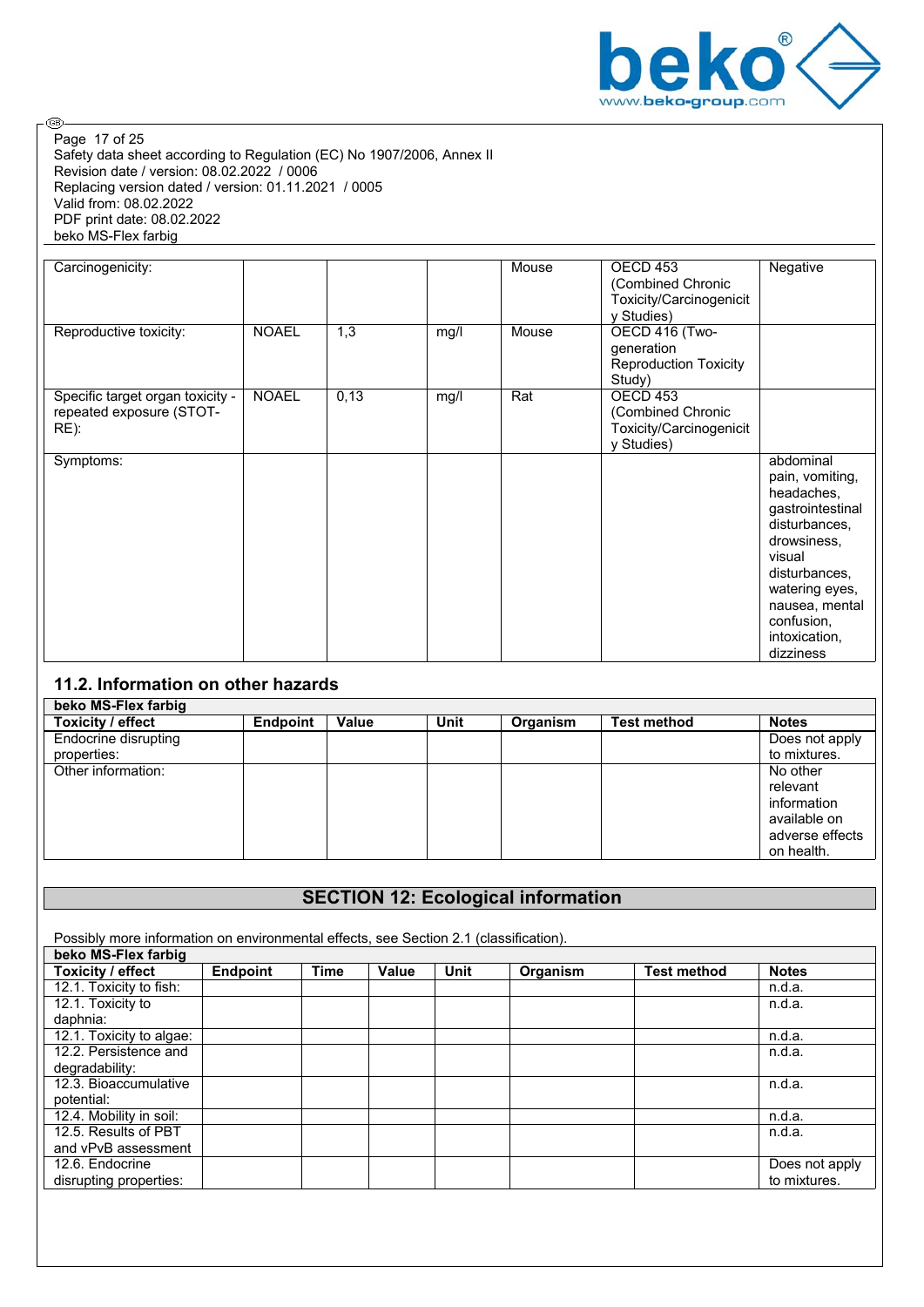

Safety data sheet according to Regulation (EC) No 1907/2006, Annex II Revision date / version: 08.02.2022 / 0006 Replacing version dated / version: 01.11.2021 / 0005 Valid from: 08.02.2022 PDF print date: 08.02.2022 beko MS-Flex farbig Page 18 of 25

| 12.7. Other adverse |  |  |  | No information |
|---------------------|--|--|--|----------------|
| effects:            |  |  |  | available on   |
|                     |  |  |  | other adverse  |
|                     |  |  |  | effects on the |
|                     |  |  |  | environment.   |
| Other information:  |  |  |  | DOC-           |
|                     |  |  |  | elimination    |
|                     |  |  |  | degree(complex |
|                     |  |  |  | ing organic    |
|                     |  |  |  | substance) >=  |
|                     |  |  |  | 80%/28d: n.a.  |

| 3-(trimethoxysilyl)propylamine |                 |             |       |               |                   |                       |                |  |  |  |
|--------------------------------|-----------------|-------------|-------|---------------|-------------------|-----------------------|----------------|--|--|--|
| Toxicity / effect              | <b>Endpoint</b> | <b>Time</b> | Value | <b>Unit</b>   | Organism          | <b>Test method</b>    | <b>Notes</b>   |  |  |  |
| 12.1. Toxicity to fish:        | <b>LC50</b>     | 96h         | >934  | mg/l          | Brachydanio rerio | OECD <sub>203</sub>   | Analogous      |  |  |  |
|                                |                 |             |       |               |                   | (Fish, Acute          | conclusion     |  |  |  |
|                                |                 |             |       |               |                   | <b>Toxicity Test)</b> |                |  |  |  |
| 12.1. Toxicity to              | <b>EC50</b>     | 48h         | 331   | mg/l          | Daphnia magna     | OECD <sub>202</sub>   | Analogous      |  |  |  |
| daphnia:                       |                 |             |       |               |                   | (Daphnia sp.          | conclusion     |  |  |  |
|                                |                 |             |       |               |                   | Acute                 |                |  |  |  |
|                                |                 |             |       |               |                   | Immobilisation        |                |  |  |  |
|                                |                 |             |       |               |                   | Test)                 |                |  |  |  |
| 12.1. Toxicity to algae:       | EC50            | 72h         | >1000 | mg/l          | Desmodesmus       | <b>OECD 201</b>       | Analogous      |  |  |  |
|                                |                 |             |       |               | subspicatus       | (Alga, Growth         | conclusion     |  |  |  |
|                                |                 |             |       |               |                   | Inhibition Test)      |                |  |  |  |
| 12.2. Persistence and          | DOC             | 28d         | 67    | $\frac{0}{6}$ |                   | Regulation (EC)       | Not readily    |  |  |  |
| degradability:                 |                 |             |       |               |                   | 440/2008 C.4-A        | biodegradable  |  |  |  |
|                                |                 |             |       |               |                   | (DETERMINATI          | (Analogous     |  |  |  |
|                                |                 |             |       |               |                   | ON OF 'READY'         | conclusion)    |  |  |  |
|                                |                 |             |       |               |                   | <b>BIODEGRADABI</b>   |                |  |  |  |
|                                |                 |             |       |               |                   | LITY - DOC DIE-       |                |  |  |  |
|                                |                 |             |       |               |                   | <b>AWAY TEST)</b>     |                |  |  |  |
| 12.3. Bioaccumulative          | Log Kow         |             | 0,2   |               |                   |                       | Not to be      |  |  |  |
| potential:                     |                 |             |       |               |                   |                       | expected 20 °C |  |  |  |
| QSAR                           |                 |             |       |               |                   |                       |                |  |  |  |
| 12.4. Mobility in soil:        |                 |             |       |               |                   |                       | Slight         |  |  |  |
| 12.5. Results of PBT           |                 |             |       |               |                   |                       | No PBT         |  |  |  |
| and vPvB assessment            |                 |             |       |               |                   |                       | substance, No  |  |  |  |
|                                |                 |             |       |               |                   |                       | vPvB substance |  |  |  |
| Toxicity to bacteria:          | <b>EC10</b>     | 6h          | 13    | mg/l          | Pseudomonas       |                       | Analogous      |  |  |  |
|                                |                 |             |       |               | fluorescens       |                       | conclusion     |  |  |  |
| Toxicity to bacteria:          | <b>EC50</b>     |             | 3400  | mg/l          | activated sludge  |                       |                |  |  |  |

| Trimethoxyvinylsilane    |                 |      |              |      |               |                       |              |
|--------------------------|-----------------|------|--------------|------|---------------|-----------------------|--------------|
| Toxicity / effect        | <b>Endpoint</b> | Time | <b>Value</b> | Unit | Organism      | <b>Test method</b>    | <b>Notes</b> |
| 12.1. Toxicity to fish:  | <b>LC50</b>     | 96h  | 191          | mg/l | Oncorhynchus  | OECD <sub>203</sub>   |              |
|                          |                 |      |              |      | mykiss        | (Fish, Acute)         |              |
|                          |                 |      |              |      |               | <b>Toxicity Test)</b> |              |
| 12.1. Toxicity to        | <b>EC50</b>     | 48h  | 168,7        | mg/l | Daphnia magna | Regulation (EC)       |              |
| daphnia:                 |                 |      |              |      |               | 440/2008 C.2          |              |
|                          |                 |      |              |      |               | (DAPHNIA SP.          |              |
|                          |                 |      |              |      |               | <b>ACUTE</b>          |              |
|                          |                 |      |              |      |               | <b>IMMOBILISATIO</b>  |              |
|                          |                 |      |              |      |               | N TEST)               |              |
| 12.1. Toxicity to        | NOEC/NOEL       | 21d  | 28           | mg/l | Daphnia magna | OECD 211              |              |
| daphnia:                 |                 |      |              |      |               | (Daphnia magna        |              |
|                          |                 |      |              |      |               | Reproduction          |              |
|                          |                 |      |              |      |               | Test)                 |              |
| 12.1. Toxicity to algae: | <b>EC50</b>     | 72h  | >100         | mg/l | Selenastrum   | OECD 201              |              |
|                          |                 |      |              |      | capricornutum | (Alga, Growth         |              |
|                          |                 |      |              |      |               | Inhibition Test)      |              |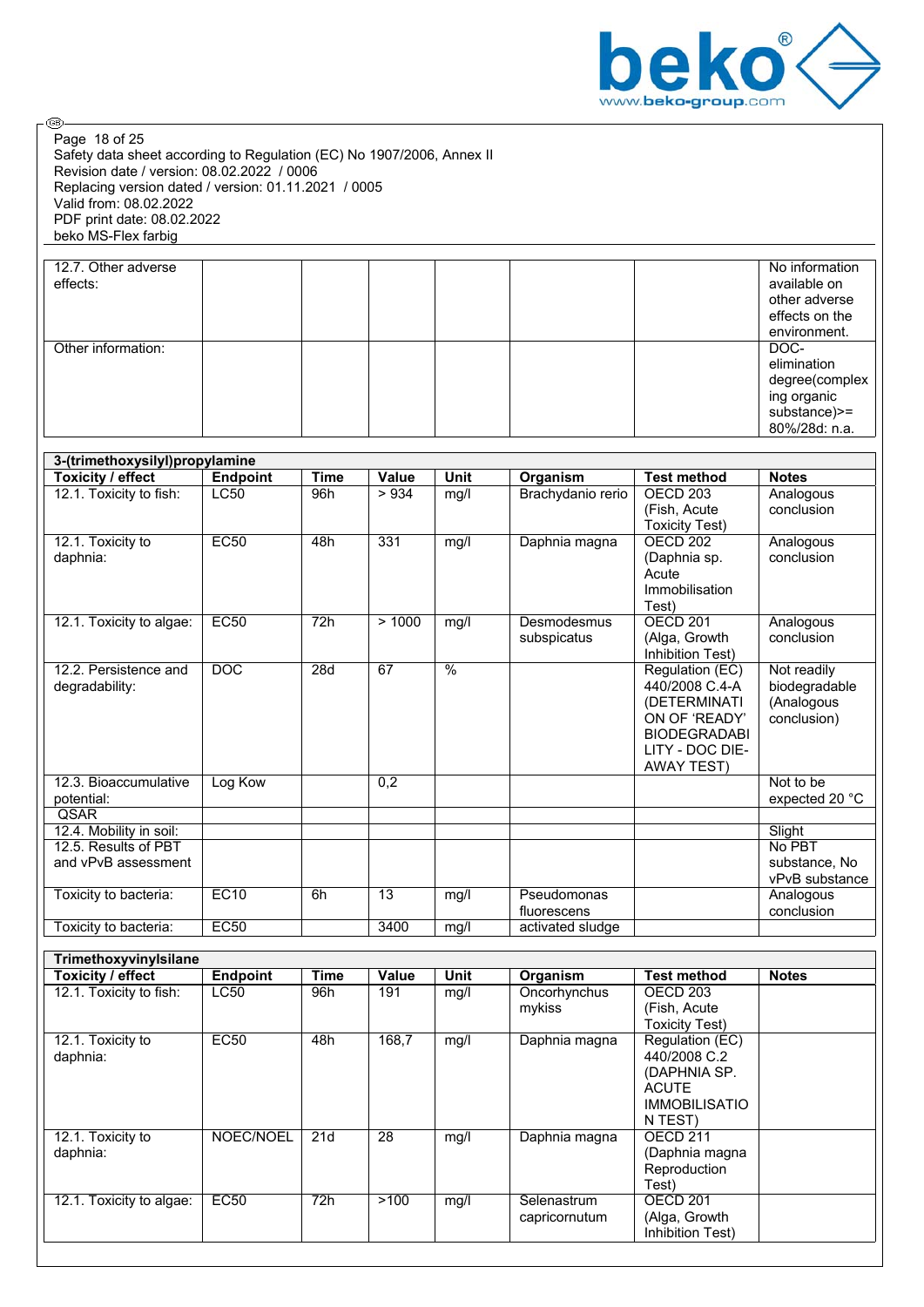

Safety data sheet according to Regulation (EC) No 1907/2006, Annex II Revision date / version: 08.02.2022 / 0006 Replacing version dated / version: 01.11.2021 / 0005 Valid from: 08.02.2022 PDF print date: 08.02.2022 beko MS-Flex farbig Page 19 of 25

| 12.1. Toxicity to algae:                    | NOEC/NOEL   | 72h | 25    | mg/l                     | Selenastrum<br>capricornutum |                                                                                                                                 |                                 |
|---------------------------------------------|-------------|-----|-------|--------------------------|------------------------------|---------------------------------------------------------------------------------------------------------------------------------|---------------------------------|
| 12.2. Persistence and<br>degradability:     | <b>BOD</b>  | 28d | 51    | $\overline{\frac{9}{6}}$ |                              | <b>OECD 301 F</b><br>(Ready<br>Biodegradability -<br>Manometric<br>Respirometry<br>Test)                                        | Not readily<br>biodegradable    |
| 12.3. Bioaccumulative<br>potential:         | Log Kow     |     | 1,1   |                          |                              |                                                                                                                                 | Not to be<br>expected 20 °C     |
| QSAR                                        |             |     |       |                          |                              |                                                                                                                                 |                                 |
| 12.4. Mobility in soil:                     |             |     |       |                          |                              |                                                                                                                                 | Slight                          |
| Toxicity to bacteria:                       | <b>EC50</b> | 3h  | >2500 | mg/l                     | activated sludge             | OECD <sub>209</sub><br>(Activated<br>Sludge,<br>Respiration<br><b>Inhibition Test</b><br>(Carbon and<br>Ammonium<br>Oxidation)) |                                 |
| 12.5. Results of PBT<br>and vPvB assessment |             |     |       |                          |                              |                                                                                                                                 | No PBT<br>substance, No<br>vPvB |
| Toxicity to bacteria:                       | EC10        | 5h  | 1000  | mg/l                     | Pseudomonas<br>putida        |                                                                                                                                 | substance                       |

| Titanium dioxide (in powder form containing 1 % or more of particles with aerodynamic diameter <= 10 μm) |                 |                  |        |             |                  |                       |                  |  |  |  |
|----------------------------------------------------------------------------------------------------------|-----------------|------------------|--------|-------------|------------------|-----------------------|------------------|--|--|--|
| Toxicity / effect                                                                                        | <b>Endpoint</b> | <b>Time</b>      | Value  | <b>Unit</b> | Organism         | <b>Test method</b>    | <b>Notes</b>     |  |  |  |
| 12.1. Toxicity to fish:                                                                                  | LC50            | 96h              | >100   | mg/l        | Oncorhynchus     | OECD <sub>203</sub>   |                  |  |  |  |
|                                                                                                          |                 |                  |        |             | mykiss           | (Fish, Acute)         |                  |  |  |  |
|                                                                                                          |                 |                  |        |             |                  | <b>Toxicity Test)</b> |                  |  |  |  |
| 12.1. Toxicity to                                                                                        | <b>LC50</b>     | 48h              | >100   | mg/l        | Daphnia magna    | OECD <sub>202</sub>   |                  |  |  |  |
| daphnia:                                                                                                 |                 |                  |        |             |                  | (Daphnia sp.          |                  |  |  |  |
|                                                                                                          |                 |                  |        |             |                  | Acute                 |                  |  |  |  |
|                                                                                                          |                 |                  |        |             |                  | Immobilisation        |                  |  |  |  |
|                                                                                                          |                 |                  |        |             |                  | Test)                 |                  |  |  |  |
| 12.1. Toxicity to algae:                                                                                 | <b>EC50</b>     | 72h              | 16     | mg/l        | Pseudokirchnerie | U.S. EPA-600/9-       |                  |  |  |  |
|                                                                                                          |                 |                  |        |             | lla subcapitata  | 78-018                |                  |  |  |  |
| 12.2. Persistence and                                                                                    |                 |                  |        |             |                  |                       | Not relevant for |  |  |  |
| degradability:                                                                                           |                 |                  |        |             |                  |                       | inorganic        |  |  |  |
|                                                                                                          |                 |                  |        |             |                  |                       | substances.      |  |  |  |
| 12.3. Bioaccumulative                                                                                    | <b>BCF</b>      | 42d              | 9,6    |             |                  |                       | Not to be        |  |  |  |
| potential:                                                                                               |                 |                  |        |             |                  |                       | expected         |  |  |  |
| 12.3. Bioaccumulative                                                                                    | <b>BCF</b>      | 14d              | 19-352 |             |                  |                       | Oncorhynchus     |  |  |  |
| potential:                                                                                               |                 |                  |        |             |                  |                       | mykiss           |  |  |  |
| 12.4. Mobility in soil:                                                                                  |                 |                  |        |             |                  |                       | Negative         |  |  |  |
| 12.5. Results of PBT                                                                                     |                 |                  |        |             |                  |                       | No PBT           |  |  |  |
| and vPvB assessment                                                                                      |                 |                  |        |             |                  |                       | substance, No    |  |  |  |
|                                                                                                          |                 |                  |        |             |                  |                       | vPvB substance   |  |  |  |
| Toxicity to bacteria:                                                                                    |                 |                  | >5000  | mg/l        | Escherichia coli |                       |                  |  |  |  |
| Toxicity to bacteria:                                                                                    | LC <sub>0</sub> | $\overline{24}h$ | >10000 | mg/l        | Pseudomonas      |                       |                  |  |  |  |
|                                                                                                          |                 |                  |        |             | fluorescens      |                       |                  |  |  |  |
| Toxicity to annelids:                                                                                    | NOEC/NOEL       |                  | >1000  | mg/kg       | Eisenia foetida  |                       |                  |  |  |  |
| Water solubility:                                                                                        |                 |                  |        |             |                  |                       | Insoluble20°C    |  |  |  |
|                                                                                                          |                 |                  |        |             |                  |                       |                  |  |  |  |

| N-(3-(trimethoxysilyl)propyl)ethylenediamine |          |      |       |      |          |                    |              |  |  |  |
|----------------------------------------------|----------|------|-------|------|----------|--------------------|--------------|--|--|--|
| Toxicity / effect                            | Endpoint | Time | Value | Unit | Organism | <b>Test method</b> | <b>Notes</b> |  |  |  |
| 12.4. Mobility in soil:                      |          |      |       |      |          |                    | Sliaht       |  |  |  |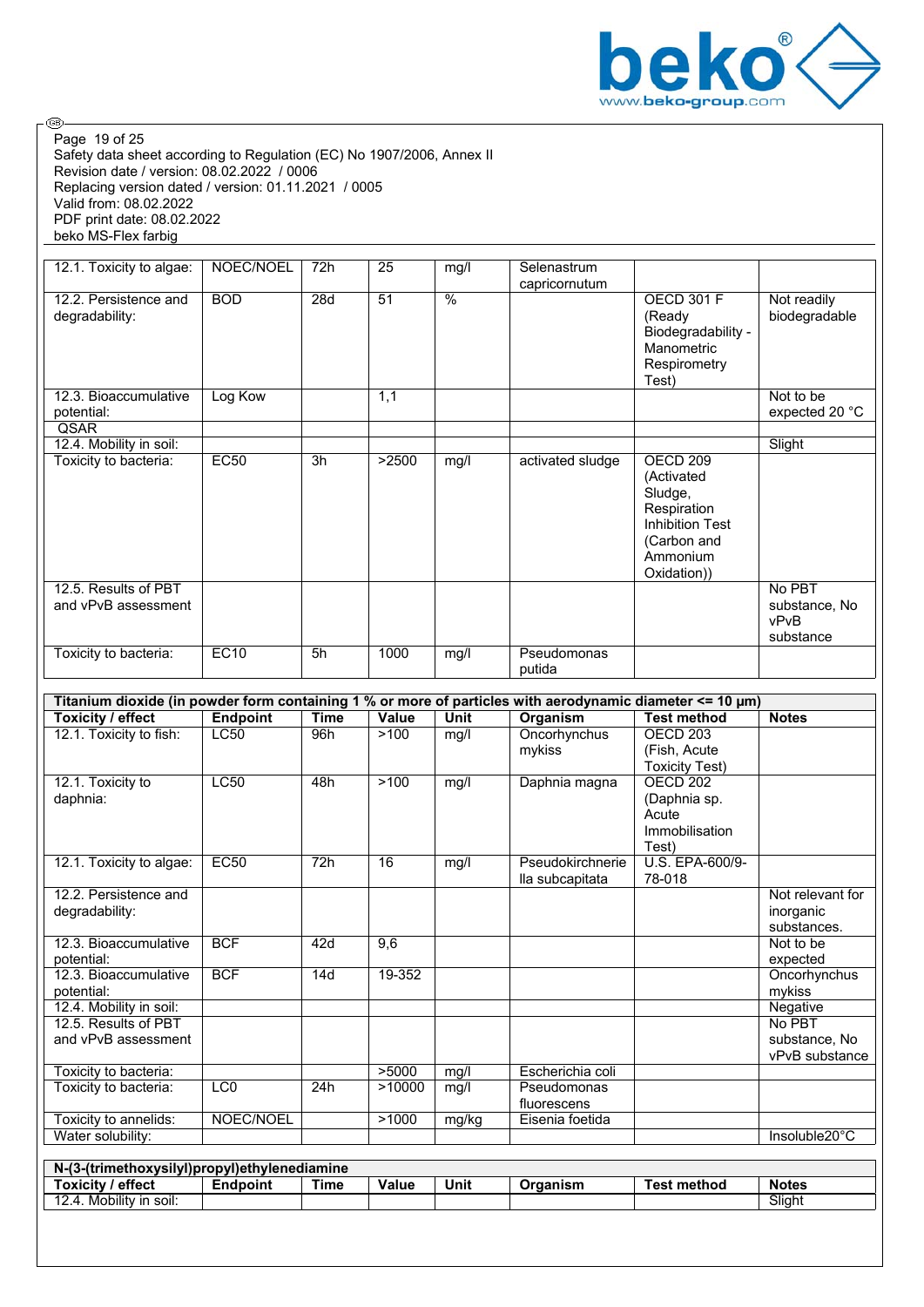

Safety data sheet according to Regulation (EC) No 1907/2006, Annex II Revision date / version: 08.02.2022 / 0006 Replacing version dated / version: 01.11.2021 / 0005 Valid from: 08.02.2022 PDF print date: 08.02.2022 beko MS-Flex farbig Page 20 of 25

| 12.1. Toxicity to fish:                     | <b>LC50</b>      | 96h | 597       | mg/l            | Brachydanio rerio                   | Regulation (EC)<br>440/2008 C.1<br>(ACUTE<br><b>TOXICITY FOR</b><br>FISH)                                                         |                                           |
|---------------------------------------------|------------------|-----|-----------|-----------------|-------------------------------------|-----------------------------------------------------------------------------------------------------------------------------------|-------------------------------------------|
| 12.1. Toxicity to<br>daphnia:               | NOEC/NOEL        | 21d | > 1       | mg/l            | Daphnia magna                       | OECD <sub>211</sub><br>(Daphnia magna<br>Reproduction<br>Test)                                                                    |                                           |
| 12.1. Toxicity to<br>daphnia:               | <b>EC50</b>      | 48h | 81        | mg/l            | Daphnia magna                       | <b>OECD 202</b><br>(Daphnia sp.<br>Acute<br>Immobilisation<br>Test)                                                               |                                           |
| 12.1. Toxicity to algae:                    | <b>EC50</b>      | 72h | 8,8       | mg/l            | Pseudokirchnerie<br>lla subcapitata | <b>OECD 201</b><br>(Alga, Growth<br>Inhibition Test)                                                                              |                                           |
| 12.1. Toxicity to algae:                    | NOEC/NOEL        | 72h | 3,1       | mg/l            | Pseudokirchnerie<br>lla subcapitata | OECD <sub>201</sub><br>(Alga, Growth<br>Inhibition Test)                                                                          |                                           |
| 12.2. Persistence and<br>degradability:     | $\overline{DOC}$ | 28d | 39        | $\overline{\%}$ | activated sludge                    | Regulation (EC)<br>440/2008 C.4-A<br>(DETERMINATI<br>ON OF 'READY'<br><b>BIODEGRADABI</b><br>LITY - DOC DIE-<br><b>AWAY TEST)</b> | Not readily<br>biodegradable              |
| 12.3. Bioaccumulative<br>potential:         |                  |     |           |                 |                                     |                                                                                                                                   | Low                                       |
| 12.5. Results of PBT<br>and vPvB assessment |                  |     |           |                 |                                     |                                                                                                                                   | No PBT<br>substance, No<br>vPvB substance |
| Toxicity to bacteria:                       | EC10             | 16h | 25        | mg/l            | Pseudomonas<br>putida               | DIN 38412 T.8                                                                                                                     |                                           |
| Other organisms:                            | NOEC/NOEL        | 14d | $>= 1000$ | mg/kg           | Eisenia foetida                     | <b>OECD 207</b><br>(Earthworm,<br><b>Acute Toxicity</b><br>Tests)                                                                 |                                           |

| Calcium carbonate                       |                 |             |       |      |                            |                                                              |                                                                   |  |  |  |  |
|-----------------------------------------|-----------------|-------------|-------|------|----------------------------|--------------------------------------------------------------|-------------------------------------------------------------------|--|--|--|--|
| Toxicity / effect                       | <b>Endpoint</b> | <b>Time</b> | Value | Unit | Organism                   | <b>Test method</b>                                           | <b>Notes</b>                                                      |  |  |  |  |
| 12.1. Toxicity to fish:                 | <b>LC50</b>     | 96h         |       |      | Oncorhynchus<br>mykiss     | OECD <sub>203</sub><br>(Fish, Acute<br><b>Toxicity Test)</b> | No observation<br>with saturated<br>solution of test<br>material. |  |  |  |  |
| 12.1. Toxicity to<br>daphnia:           | <b>EC50</b>     | 48h         |       |      | Daphnia magna              | OECD 202<br>(Daphnia sp.<br>Acute<br>Immobilisation<br>Test) | No observation<br>with saturated<br>solution of test<br>material. |  |  |  |  |
| 12.1. Toxicity to algae:                | <b>EC50</b>     | 72h         | >14   | mg/l | Desmodesmus<br>subspicatus | OECD <sub>201</sub><br>(Alga, Growth<br>Inhibition Test)     |                                                                   |  |  |  |  |
| 12.1. Toxicity to algae:                | NOEC/NOEL       | 72h         | 14    | mg/l | Desmodesmus<br>subspicatus | OECD <sub>201</sub><br>(Alga, Growth<br>Inhibition Test)     |                                                                   |  |  |  |  |
| 12.2. Persistence and<br>degradability: |                 |             |       |      |                            |                                                              | Not relevant for<br>inorganic<br>substances.                      |  |  |  |  |
| 12.3. Bioaccumulative<br>potential:     |                 |             |       |      |                            |                                                              | Not to be<br>expected                                             |  |  |  |  |
| 12.4. Mobility in soil:                 |                 |             |       |      |                            |                                                              | n.a.                                                              |  |  |  |  |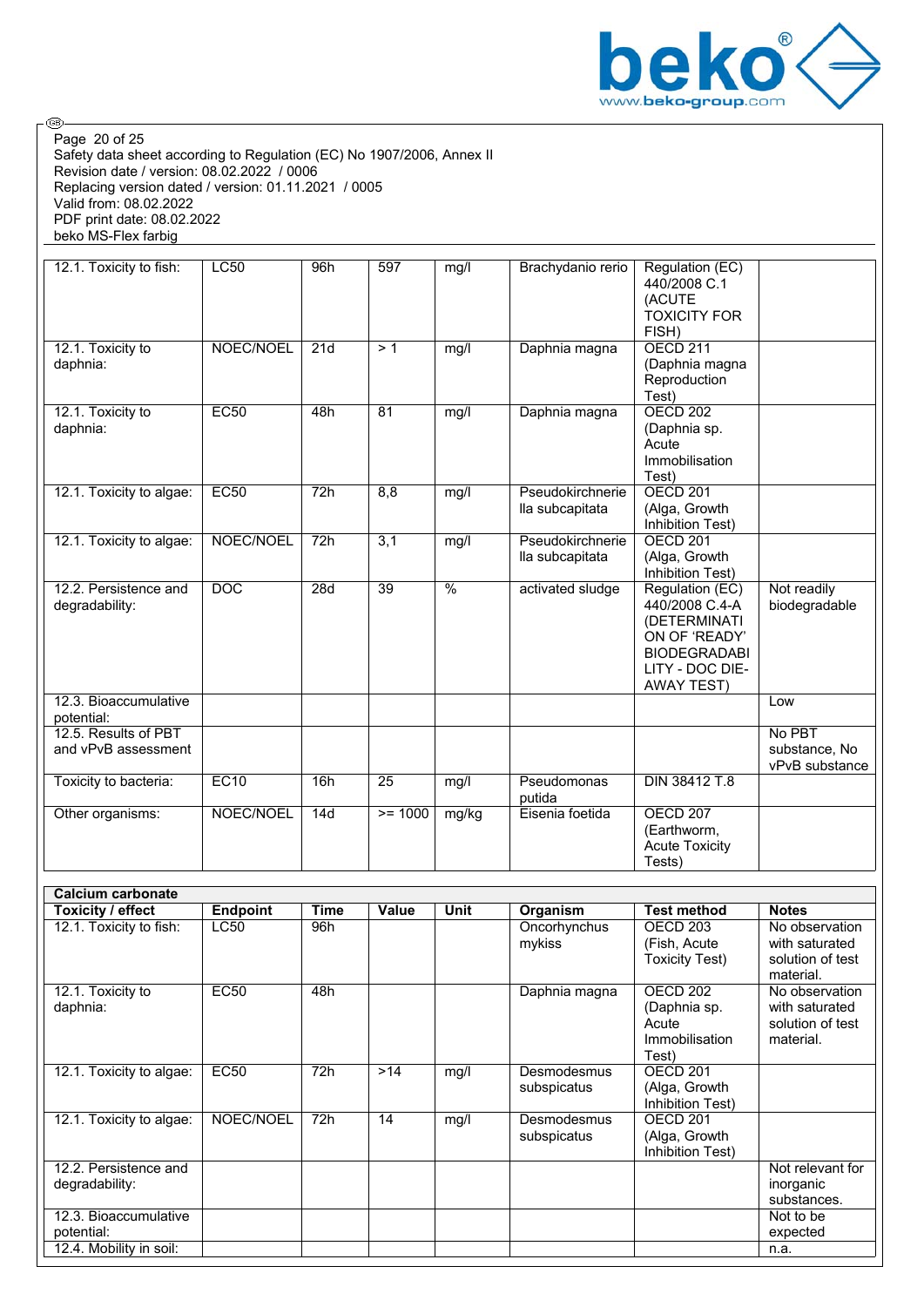

Safety data sheet according to Regulation (EC) No 1907/2006, Annex II Revision date / version: 08.02.2022 / 0006 Replacing version dated / version: 01.11.2021 / 0005 Valid from: 08.02.2022 PDF print date: 08.02.2022 beko MS-Flex farbig Page 21 of 25

| 12.5. Results of PBT<br>and vPvB assessment |             |     |       |          |                  |                                                                                                                             | No PBT<br>substance, No<br>vPvB substance |
|---------------------------------------------|-------------|-----|-------|----------|------------------|-----------------------------------------------------------------------------------------------------------------------------|-------------------------------------------|
| Toxicity to bacteria:                       | <b>EC50</b> | 3h  | >1000 | mg/l     | activated sludge | <b>OECD 209</b><br>(Activated<br>Sludge,<br>Respiration<br><b>Inhibition Test</b><br>(Carbon and<br>Ammonium<br>Oxidation)) |                                           |
| Toxicity to bacteria:                       | NOEC/NOEL   | 3h  | 1000  | mg/l     | activated sludge | <b>OECD 209</b><br>(Activated<br>Sludge,<br>Respiration<br><b>Inhibition Test</b><br>(Carbon and<br>Ammonium<br>Oxidation)) |                                           |
| Other organisms:                            | EC50        | 21d | >1000 | mg/kg dw |                  | <b>OECD 208</b><br>(Terrestrial<br>Plants, Growth<br>Test)                                                                  | Glycine max                               |
| Other organisms:                            | EC50        | 21d | >1000 | mg/kg dw |                  | <b>OECD 208</b><br>(Terrestrial<br>Plants, Growth<br>Test)                                                                  | Lycopersicon<br>esculentum                |
| Other organisms:                            | EC50        | 21d | >1000 | mg/kg dw |                  | <b>OECD 208</b><br>(Terrestrial<br>Plants, Growth<br>Test)                                                                  | Avena sativa                              |
| Other organisms:                            | NOEC/NOEL   | 21d | 1000  | mg/kg dw |                  | <b>OECD 208</b><br>(Terrestrial<br>Plants, Growth<br>Test)                                                                  | Glycine max                               |
| Other organisms:                            | NOEC/NOEL   | 21d | 1000  | mg/kg dw |                  | <b>OECD 208</b><br>(Terrestrial<br>Plants, Growth<br>Test)                                                                  | Lycopersicon<br>esculentum                |
| Other organisms:                            | NOEC/NOEL   | 21d | 1000  | mg/kg dw |                  | <b>OECD 208</b><br>(Terrestrial<br>Plants, Growth<br>Test)                                                                  | Avena sativa                              |
| Other organisms:                            | <b>EC50</b> | 14d | >1000 | mg/kg dw | Eisenia foetida  | <b>OECD 207</b><br>(Earthworm,<br><b>Acute Toxicity</b><br>Tests)                                                           |                                           |
| Other organisms:                            | NOEC/NOEL   | 14d | 1000  | mg/kg dw | Eisenia foetida  | <b>OECD 207</b><br>(Earthworm,<br><b>Acute Toxicity</b><br>Tests)                                                           |                                           |
| Other organisms:                            | EC50        | 28d | >1000 | mg/kg dw |                  | OECD 216 (Soil<br>Microorganisms -<br>Nitrogen<br>Transformation<br>Test)                                                   |                                           |
| Other organisms:                            | NOEC/NOEL   | 28d | 1000  | mg/kg dw |                  | OECD 216 (Soil<br>Microorganisms -<br>Nitrogen<br>Transformation<br>Test)                                                   |                                           |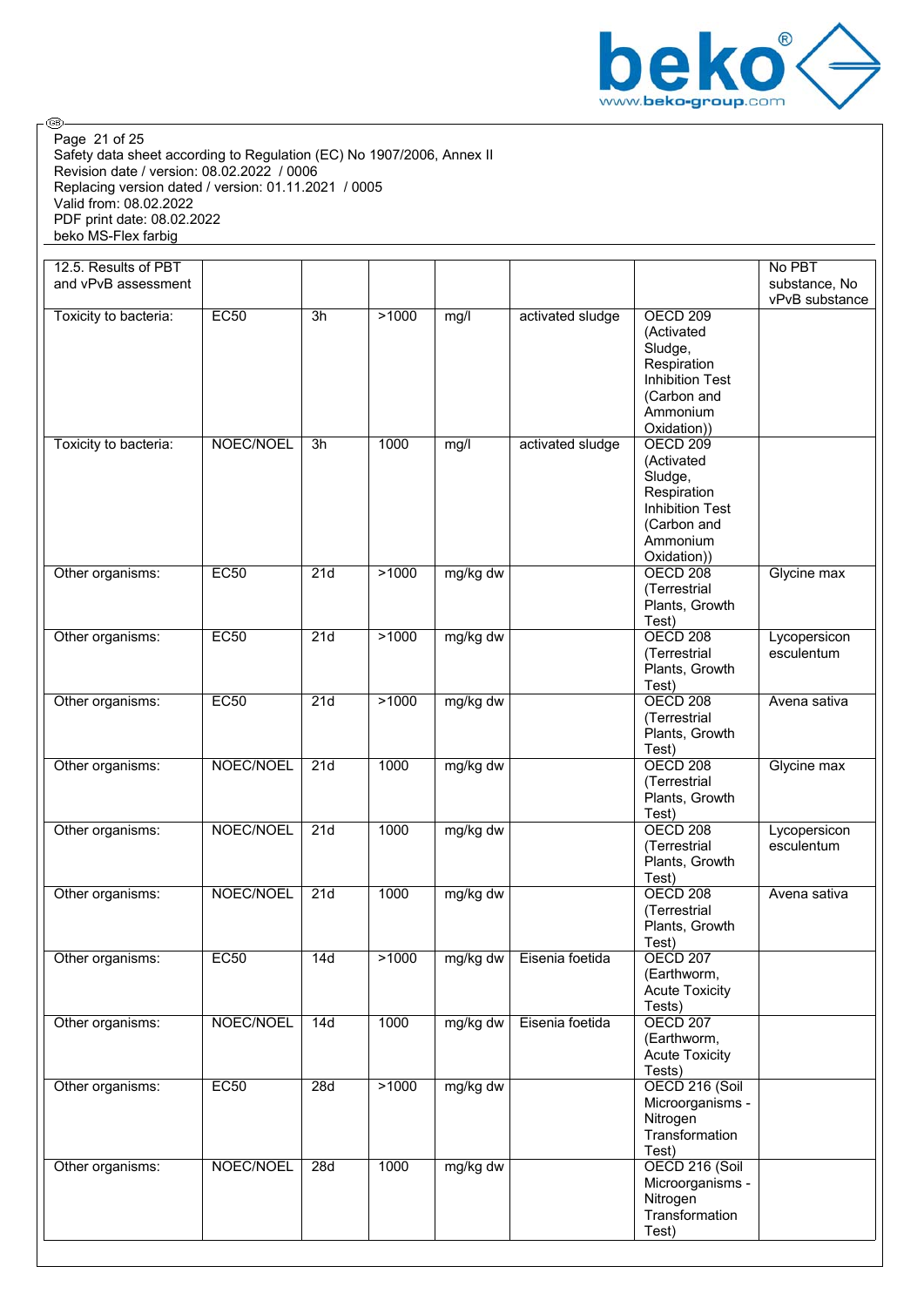

Safety data sheet according to Regulation (EC) No 1907/2006, Annex II Revision date / version: 08.02.2022 / 0006 Replacing version dated / version: 01.11.2021 / 0005 Valid from: 08.02.2022 PDF print date: 08.02.2022 beko MS-Flex farbig Page 22 of 25

| .<br>$\ddot{\phantom{a}}$<br>۱۸I۰<br>solubility <sup>.</sup><br>ater |  | $\sim$<br>ı ot<br>ັ. | -a/l<br>. . | $\sim$ $\sim$ $\sim$<br>)F<br>I UC<br>ີ          | 20°∩<br>. . |
|----------------------------------------------------------------------|--|----------------------|-------------|--------------------------------------------------|-------------|
|                                                                      |  |                      |             | $\cdots$<br>'W<br><b>iubilit</b><br>---<br>.ater |             |

| <b>Methanol</b>          |                 |             |              |                          |                    |                                   |                |
|--------------------------|-----------------|-------------|--------------|--------------------------|--------------------|-----------------------------------|----------------|
| Toxicity / effect        | <b>Endpoint</b> | <b>Time</b> | <b>Value</b> | <b>Unit</b>              | Organism           | <b>Test method</b>                | <b>Notes</b>   |
| 12.5. Results of PBT     |                 |             |              |                          |                    |                                   | No PBT         |
| and vPvB assessment      |                 |             |              |                          |                    |                                   | substance, No  |
|                          |                 |             |              |                          |                    |                                   | vPvB substance |
| 12.1. Toxicity to fish:  | <b>LC50</b>     | 96h         | 15400        | mg/l                     | Lepomis            |                                   | EPA-660/3-75-  |
|                          |                 |             |              |                          | macrochirus        |                                   | 009            |
| 12.1. Toxicity to        | EC50            | 96h         | 18260        | mg/l                     | Daphnia magna      | OECD <sub>202</sub>               |                |
| daphnia:                 |                 |             |              |                          |                    | (Daphnia sp.                      |                |
|                          |                 |             |              |                          |                    | Acute                             |                |
|                          |                 |             |              |                          |                    | Immobilisation                    |                |
|                          |                 |             |              |                          |                    | Test)                             |                |
| 12.1. Toxicity to algae: | <b>EC50</b>     | 96h         | 22000        | mg/l                     | Pseudokirchnerie   | OECD <sub>201</sub>               |                |
|                          |                 |             |              |                          | lla subcapitata    | (Alga, Growth<br>Inhibition Test) |                |
| 12.2. Persistence and    |                 | 28d         | 99           | $\overline{\frac{9}{6}}$ |                    | <b>OECD 301 D</b>                 | Readily        |
| degradability:           |                 |             |              |                          |                    | (Ready                            | biodegradable  |
|                          |                 |             |              |                          |                    | Biodegradability -                |                |
|                          |                 |             |              |                          |                    | <b>Closed Bottle</b>              |                |
|                          |                 |             |              |                          |                    | Test)                             |                |
| 12.3. Bioaccumulative    | <b>BCF</b>      |             | 28400        |                          | Chlorella vulgaris |                                   | Not to be      |
| potential:               |                 |             |              |                          |                    |                                   | expected       |
| Toxicity to bacteria:    | <b>IC50</b>     | 3h          | >1000        | mg/l                     | activated sludge   | OECD <sub>209</sub>               |                |
|                          |                 |             |              |                          |                    | (Activated                        |                |
|                          |                 |             |              |                          |                    | Sludge,                           |                |
|                          |                 |             |              |                          |                    | Respiration                       |                |
|                          |                 |             |              |                          |                    | <b>Inhibition Test</b>            |                |
|                          |                 |             |              |                          |                    | (Carbon and                       |                |
|                          |                 |             |              |                          |                    | Ammonium                          |                |
|                          |                 |             |              |                          |                    | Oxidation))                       |                |
| Other information:       | Log Pow         |             | $-0,77$      |                          |                    |                                   |                |
| Other information:       | <b>DOC</b>      |             | 570          | $\frac{0}{6}$            |                    |                                   |                |
| Other information:       | <b>BOD</b>      |             | >60          | $\frac{0}{6}$            |                    |                                   |                |

## **SECTION 13: Disposal considerations**

## **13.1 Waste treatment methods For the substance / mixture / residual amounts**

EC disposal code no.:

The waste codes are recommendations based on the scheduled use of this product. Owing to the user's specific conditions for use and disposal, other waste codes may be allocated under certain circumstances. (2014/955/EU) 08 04 10 waste adhesives and sealants other than those mentioned in 08 04 09 Recommendation: Sewage disposal shall be discouraged. Pay attention to local and national official regulations. E.g. suitable incineration plant. Hardened product: E.g. dispose at suitable refuse site. **For contaminated packing material** Pay attention to local and national official regulations.

15 01 01 paper and cardboard packaging

15 01 02 plastic packaging Empty container completely.

Uncontaminated packaging can be recycled.

Dispose of packaging that cannot be cleaned in the same manner as the substance.

@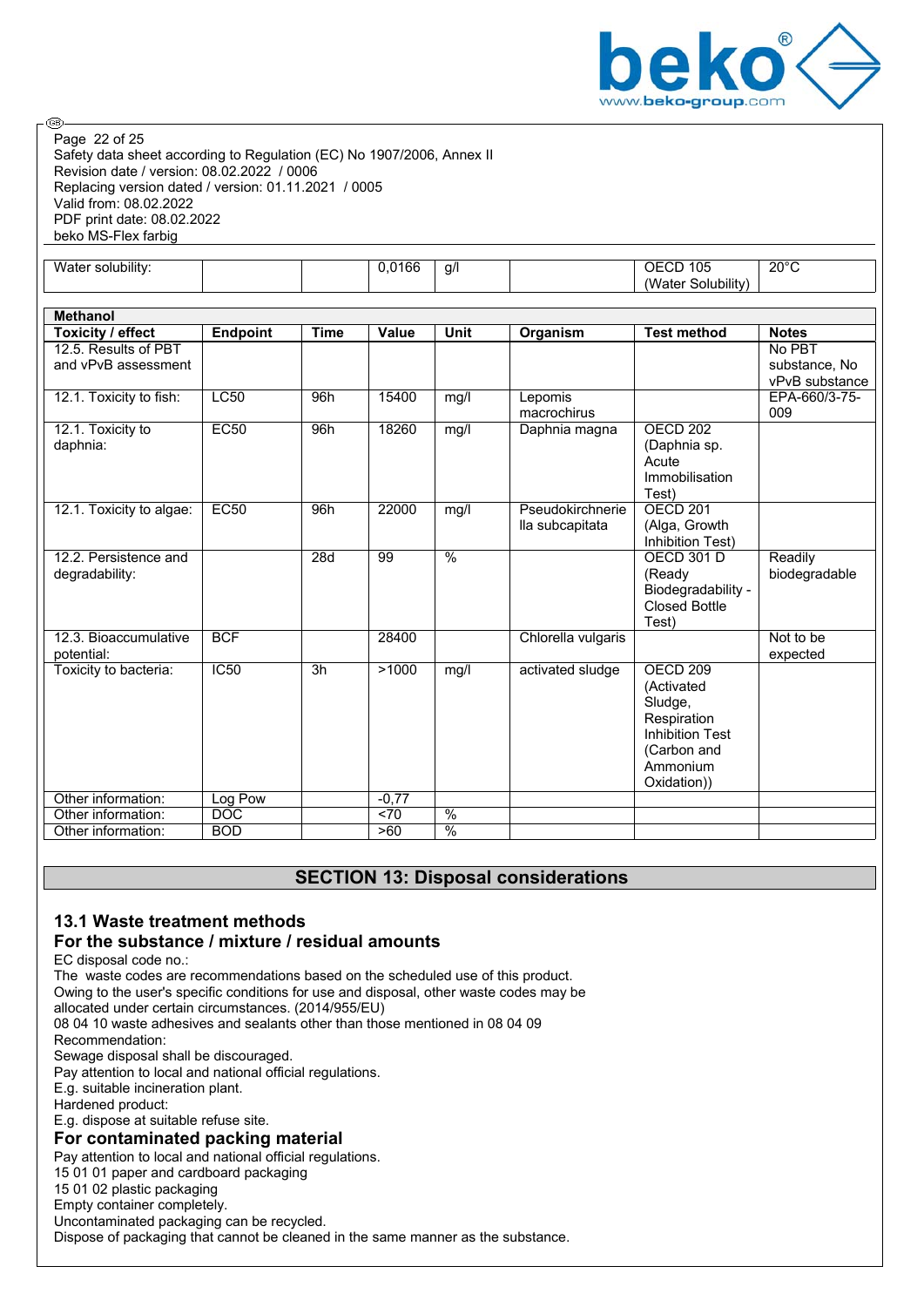

Page 23 of 25

@

Safety data sheet according to Regulation (EC) No 1907/2006, Annex II Revision date / version: 08.02.2022 / 0006 Replacing version dated / version: 01.11.2021 / 0005 Valid from: 08.02.2022 PDF print date: 08.02.2022 beko MS-Flex farbig

## **SECTION 14: Transport information**

| <b>General statements</b>           |                |
|-------------------------------------|----------------|
| 14.1. UN number or ID number:       | n.a.           |
| Transport by road/by rail (ADR/RID) |                |
| 14.2. UN proper shipping name:      |                |
| 14.3. Transport hazard class(es):   | n.a.           |
| 14.4. Packing group:                | n.a.           |
| Classification code:                | n.a.           |
| LQ:                                 | n.a.           |
| 14.5. Environmental hazards:        | Not applicable |
| Tunnel restriction code:            |                |
| <b>Transport by sea (IMDG-code)</b> |                |
| 14.2. UN proper shipping name:      |                |
| 14.3. Transport hazard class(es):   | n.a.           |
| 14.4. Packing group:                | n.a.           |
| Marine Pollutant:                   | n.a            |
| 14.5. Environmental hazards:        | Not applicable |
| <b>Transport by air (IATA)</b>      |                |
| 14.2. UN proper shipping name:      |                |
| 14.3. Transport hazard class(es):   | n.a.           |
| 14.4. Packing group:                | n.a.           |
| 14.5. Environmental hazards:        | Not applicable |
| 14.6. Special precautions for user  |                |
|                                     |                |

Unless specified otherwise, general measures for safe transport must be followed.

**14.7. Maritime transport in bulk according to IMO instruments**

Non-dangerous material according to Transport Regulations.

#### **SECTION 15: Regulatory information**

#### **15.1 Safety, health and environmental regulations/legislation specific for the substance or mixture**

Observe restrictions:

Comply with national regulations/laws governing maternity protection (national implementation of the Directive 92/85/EEC)! General hygiene measures for the handling of chemicals are applicable.

Regulation (EU) No 649/2012 'concerning the export and import of hazardous chemicals' must be adhered to, as the product contains a substance that falls within the scope of this Regulation.

Directive 2010/75/EU (VOC): 0 %

#### **15.2 Chemical safety assessment**

A chemical safety assessment is not provided for mixtures.

**SECTION 16: Other information**

Revised sections: 15

**Classification and processes used to derive the classification of the mixture in accordance with the ordinance (EG) 1272/2008 (CLP):**

Not applicable

The following phrases represent the posted Hazard Class and Risk Category Code (GHS/CLP) of the product and the constituents (specified in Section 2 and 3). H226 Flammable liquid and vapour. H351 Suspected of causing cancer by inhalation.

H317 May cause an allergic skin reaction.

H315 Causes skin irritation.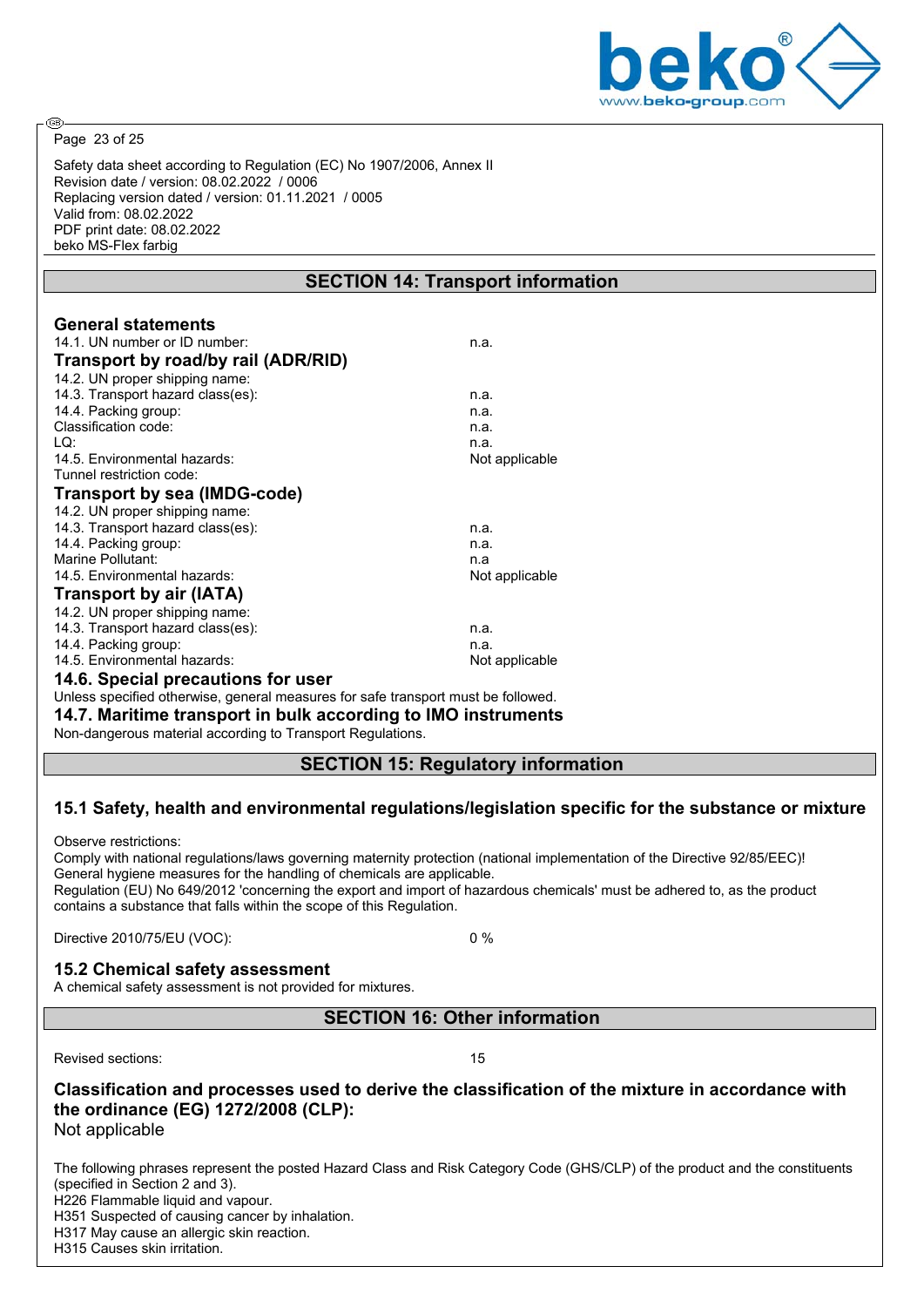

Safety data sheet according to Regulation (EC) No 1907/2006, Annex II Revision date / version: 08.02.2022 / 0006 Replacing version dated / version: 01.11.2021 / 0005 Valid from: 08.02.2022 PDF print date: 08.02.2022 beko MS-Flex farbig Page 24 of 25

H318 Causes serious eye damage. H332 Harmful if inhaled. H335 May cause respiratory irritation.

Skin Irrit. — Skin irritation Eye Dam. — Serious eye damage Flam. Liq. — Flammable liquid Acute Tox. — Acute toxicity - inhalation Skin Sens. — Skin sensitization Carc. — Carcinogenicity STOT SE — Specific target organ toxicity - single exposure - respiratory tract irritation

#### **Key literature references and sources for data:**

Regulation (EC) No 1907/2006 (REACH) and Regulation (EC) No 1272/2008 (CLP) as amended.

Guidelines for the preparation of safety data sheets as amended (ECHA).

Guidelines on labelling and packaging according to the Regulation (EG) Nr. 1272/2008 (CLP) as amended (ECHA).

Safety data sheets for the constituent substances.

ECHA Homepage - Information about chemicals.

GESTIS Substance Database (Germany).

German Environment Agency "Rigoletto" information site on substances that are hazardous to water (Germany).

EU Occupation Exposure Limits Directives 91/322/EEC, 2000/39/EC, 2006/15/EC, 2009/161/EU, (EU) 2017/164, (EU) 2019/1831, each as amended.

National Lists of Occupational Exposure Limits for each country as amended.

Regulations on the transport of hazardous goods by road, rail, sea and air (ADR, RID, IMDG, IATA) as amended.

## **Any abbreviations and acronyms used in this document:**

acc., acc. to according, according to ADR Accord européen relatif au transport international des marchandises Dangereuses par Route (= European Agreement concerning the International Carriage of Dangerous Goods by Road) AOX Adsorbable organic halogen compounds approx. approximately Art., Art. no. Article number ASTM ASTM International (American Society for Testing and Materials) ATE Acute Toxicity Estimate BAM Bundesanstalt für Materialforschung und -prüfung (Federal Institute for Materials Research and Testing, Germany) BAuA Bundesanstalt für Arbeitsschutz und Arbeitsmedizin (= Federal Institute for Occupational Health and Safety, Germany) BCF Bioconcentration factor BSEF The International Bromine Council bw body weight<br>CAS Chemical Al CAS Chemical Abstracts Service<br>CLP Classification, Labelling and Classification, Labelling and Packaging (REGULATION (EC) No 1272/2008 on classification, labelling and packaging of substances and mixtures) CMR carcinogenic, mutagenic, reproductive toxic DMEL Derived Minimum Effect Level DNEL Derived No Effect Level DOC Dissolved organic carbon dw dry weight e.g. for example (abbreviation of Latin 'exempli gratia'), for instance EbCx, EyCx, EbLx (x = 10, 50) Effect Concentration/Level of x % on reduction of the biomass (algae, plants) EC European Community ECHA European Chemicals Agency ECx, ELx (x = 0, 3, 5, 10, 20, 50, 80, 100) Effect Concentration/Level for x % effect EEC European Economic Community<br>FINECS Furopean Inventory of F EINECS European Inventory of Existing Commercial Chemical Substances<br>ELINCS European List of Notified Chemical Substances ELINCS European List of Notified Chemical Substances<br>FN European Norms European Norms EPA United States Environmental Protection Agency (United States of America) ErCx, EµCx, ErLx (x = 10, 50) Effect Concentration/Level of x % on inhibition of the growth rate (algae, plants) etc. et cetera

**ි**